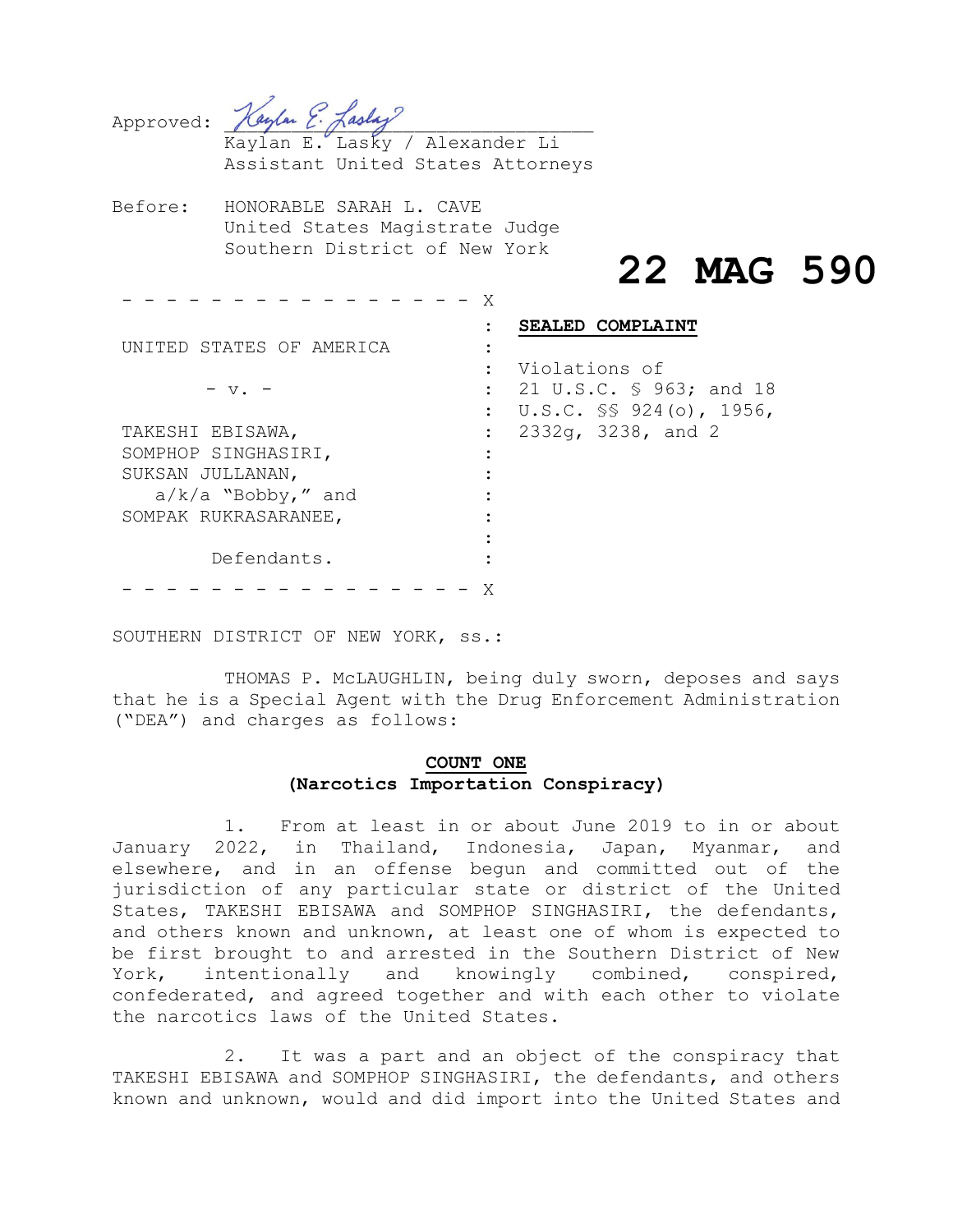into the customs territory of the United States from a place outside thereof controlled substances, in violation of Title 21, United States Code, Sections 952(a) and 960(a)(1).

3. It was further a part and an object of the conspiracy that TAKESHI EBISAWA and SOMPHOP SINGHASIRI, the defendants, and others known and unknown, would and did manufacture, distribute, and possess with intent to distribute controlled substances, intending, knowing, and having reasonable cause to believe that such substances would be unlawfully imported into the United States and into waters within a distance of 12 miles of the coast of the United States, in violation of Title 21, United States Code, Sections  $959(a)$  and  $960(a)(3)$ .

4. The controlled substances that TAKESHI EBISAWA and SOMPHOP SINGHASIRI, the defendants, conspired to (a) import into the United States and into the customs territory of the United States from a place outside thereof, and (b) manufacture, distribute, and possess with intent to distribute, intending, knowing, and having reasonable cause to believe that such substances would be unlawfully imported into the United States and into waters within a distance of 12 miles of the coast of the United States, were (i) 500 grams and more of mixtures and substances containing a detectable amount of methamphetamine, its salts, isomers, and salts of its isomers, in violation of Title 21, United States Code, Section 960(b)(1)(H), and (ii) one kilogram and more of mixtures and substances containing a detectable amount of heroin, in violation of Title 21, United States Code, Section  $960(b)(1)(A)$ .

> (Title 21, United States Code, Section 963; and Title 18, United States Code, Section 3238.)

#### **COUNT TWO**

## **(Conspiracy to Possess Firearms, Including Machineguns and Destructive Devices)**

5. From at least in or about February 2020 to in or about January 2022, in Thailand, Myanmar, and elsewhere, and in an offense begun and committed out of the jurisdiction of any particular state or district of the United States, SOMPHOP SINGHASIRI, the defendant, and others known and unknown, at least one of whom is expected to be first brought to and arrested in the Southern District of New York, intentionally and knowingly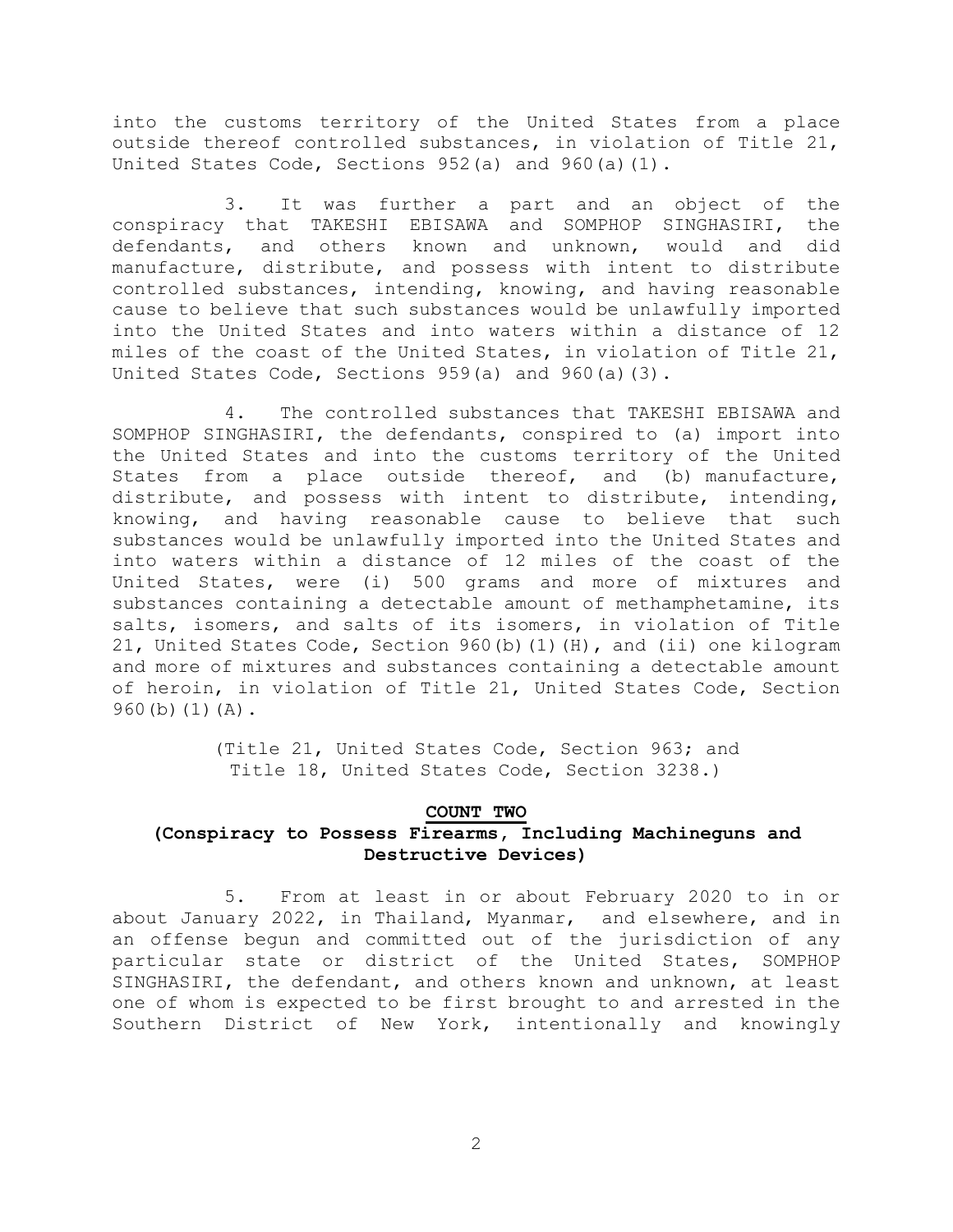combined, conspired, confederated, and agreed together and with each other to violate Title 18, United States Code, Section 924(c).

6. It was a part and an object of the conspiracy that SOMPHOP SINGHASIRI, the defendant, and others known and unknown, during and in relation to a drug trafficking crime for which they may be prosecuted in a court of the United States, namely, the narcotics importation conspiracy charged in Count One of this Complaint, would and did knowingly use and carry firearms, and, in furtherance of such drug trafficking crime, knowingly possess firearms, including machineguns that were capable of automatically shooting more than one shot, without manual reloading, by a single function of the trigger, as well as destructive devices, in violation of Title 18, United States Code, Sections 924(c)(1)(A)(i) and 924(c)(1)(B)(ii).

(Title 18, United States Code, Sections 924(o) and 3238.)

## **COUNT THREE**

# **(Conspiracy to Acquire, Transfer, and Possess Anti-Aircraft Missiles)**

7. From at least in or about June 2019 to in or about January 2022, in Thailand, Indonesia, Japan, Myanmar, Denmark, and elsewhere, and in an offense begun and committed out of the jurisdiction of any particular state or district of the United States, TAKESHI EBISAWA, SUKSAN JULLANAN, a/k/a "Bobby," and SOMPAK RUKRASARANEE, the defendants, and others known and unknown, at least one of whom is expected to be first brought to and arrested in the Southern District of New York, intentionally and knowingly combined, conspired, confederated, and agreed together and with each other to violate Title 18, United States Code, Section 2332g.

8. It was a part and an object of the conspiracy that TAKESHI EBISAWA, SUKSAN JULLANAN, a/k/a "Bobby," and SOMPAK RUKRASARANEE, the defendants, and others known and unknown, would knowingly acquire, transfer directly and indirectly, receive, possess, import, and export (i) an explosive and incendiary rocket and missile that is guided by a system designed to enable the rocket and missile to seek and proceed toward energy radiated or reflected from an aircraft and toward an image locating an aircraft, and otherwise direct and guide the rocket and missile to an aircraft, in violation of Title 18, United States Code, Section  $2332q(a)(1)(A);$  (ii) a device designed and intended to launch and guide said rocket and missile, in violation of Title 18, United States Code, Section 2332g(a)(1)(B); and (iii) a part and combination of parts designed or redesigned for use in assembling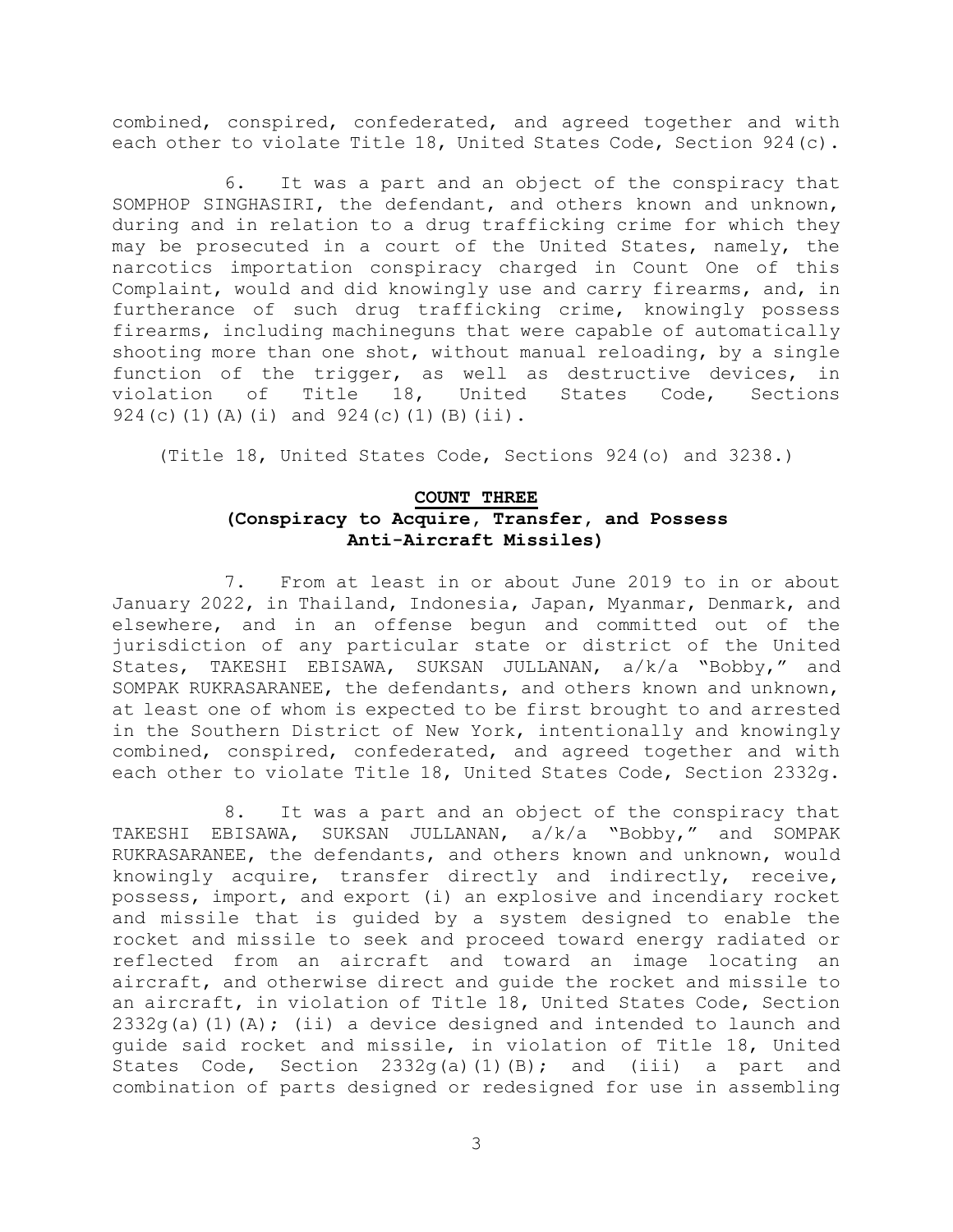or fabricating said rocket, missile, and device, in violation of Title 18, United States Code, Section  $2332q(a)(1)(C)$ .

(Title 18, United States Code, Sections  $2332q(a)(1)(A)$ , (a)(1)(B), (a)(1)(C), (b)(1), (b)(5), (c)(1), and 3238.)

## **COUNT FOUR (Narcotics Importation Conspiracy)**

9. From at least in or about June 2019 to in or about January 2022, in Thailand, Indonesia, Japan, Myanmar, and elsewhere, and in an offense begun and committed out of the jurisdiction of any particular state or district of the United States, TAKESHI EBISAWA, SUKSAN JULLANAN, a/k/a "Bobby," and SOMPAK RUKRASARANEE, the defendants, and others known and unknown, at least one of whom is expected to be first brought to and arrested in the Southern District of New York, intentionally and knowingly combined, conspired, confederated, and agreed together and with each other to violate the narcotics laws of the United States.

10. It was a part and an object of the conspiracy that TAKESHI EBISAWA, SUKSAN JULLANAN, a/k/a "Bobby," and SOMPAK RUKRASARANEE, the defendants, and others known and unknown, would and did import into the United States and into the customs territory of the United States from a place outside thereof controlled substances, in violation of Title 21, United States Code, Sections 952(a) and 960(a)(1).

11. It was further a part and an object of the conspiracy that TAKESHI EBISAWA, SUKSAN JULLANAN, a/k/a "Bobby," and SOMPAK RUKRASARANEE, the defendants, and others known and unknown, would and did manufacture, distribute, and possess with intent to distribute controlled substances, intending, knowing, and having reasonable cause to believe that such substances would be unlawfully imported into the United States and into waters within a distance of 12 miles of the coast of the United States, in violation of Title 21, United States Code, Sections 959(a) and 960(a)(3).

12. The controlled substances that TAKESHI EBISAWA, SUKSAN JULLANAN, a/k/a "Bobby," and SOMPAK RUKRASARANEE, the defendants, conspired to (a) import into the United States and into the customs territory of the United States from a place outside thereof, and (b) manufacture, distribute, and possess with intent to distribute, intending, knowing, and having reasonable cause to believe that such substances would be unlawfully imported into the United States and into waters within a distance of 12 miles of the coast of the United States, were (i) 500 grams and

4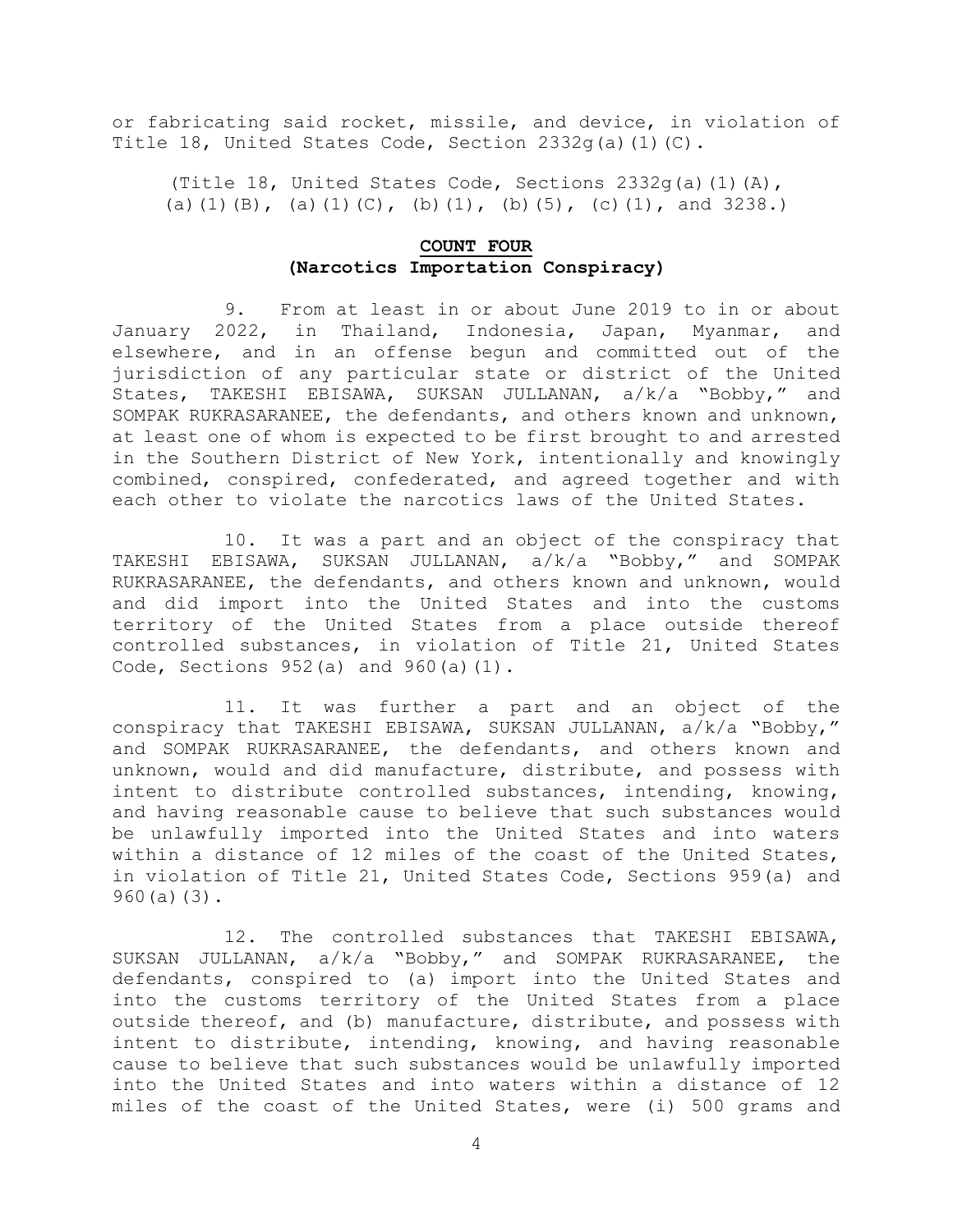more of mixtures and substances containing a detectable amount of methamphetamine, its salts, isomers, and salts of its isomers, in violation of Title 21, United States Code, Section 960(b)(1)(H), and (ii) one kilogram and more of mixtures and substances containing a detectable amount of heroin, in violation of Title 21, United States Code, Section 960(b)(1)(A).

> (Title 21, United States Code, Section 963; and Title 18, United States Code, Section 3238.)

## **COUNT FIVE (Conspiracy to Possess Firearms, Including Machineguns and Destructive Devices)**

13. From at least in or about June 2019 to in or about January 2022, in Thailand, Indonesia, Japan, Myanmar, Denmark, and elsewhere, and in an offense begun and committed out of the jurisdiction of any particular state or district of the United States, TAKESHI EBISAWA, SUKSAN JULLANAN, a/k/a "Bobby," and SOMPAK RUKRASARANEE, the defendants, and others known and unknown, at least one of whom is expected to be first brought to and arrested in the Southern District of New York, intentionally and knowingly combined, conspired, confederated, and agreed together and with each other to violate Title 18, United States Code, Section 924(c).

14. It was a part and an object of the conspiracy that TAKESHI EBISAWA, SUKSAN JULLANAN, a/k/a "Bobby," and SOMPAK RUKRASARANEE, the defendants, and others known and unknown, during and in relation to a drug trafficking crime for which they may be prosecuted in a court of the United States, namely, the narcotics importation conspiracy charged in Count Four of this Complaint, would and did knowingly use and carry firearms, and, in furtherance of such drug trafficking crime, knowingly possess firearms, including machineguns that were capable of automatically shooting more than one shot, without manual reloading, by a single function of the trigger, as well as destructive devices, in violation of Title 18, United States Code, Sections 924(c)(1)(A)(i) and  $924(c)(1)(B)(ii)$ .

(Title 18, United States Code, Sections 924(o) and 3238.)

## **COUNT SIX (Money Laundering)**

15. From at least in or about October 2021 to in or about November 2021, in the Southern District of New York, Japan, and elsewhere, and in an offense begun and committed out of the jurisdiction of any particular state or district of the United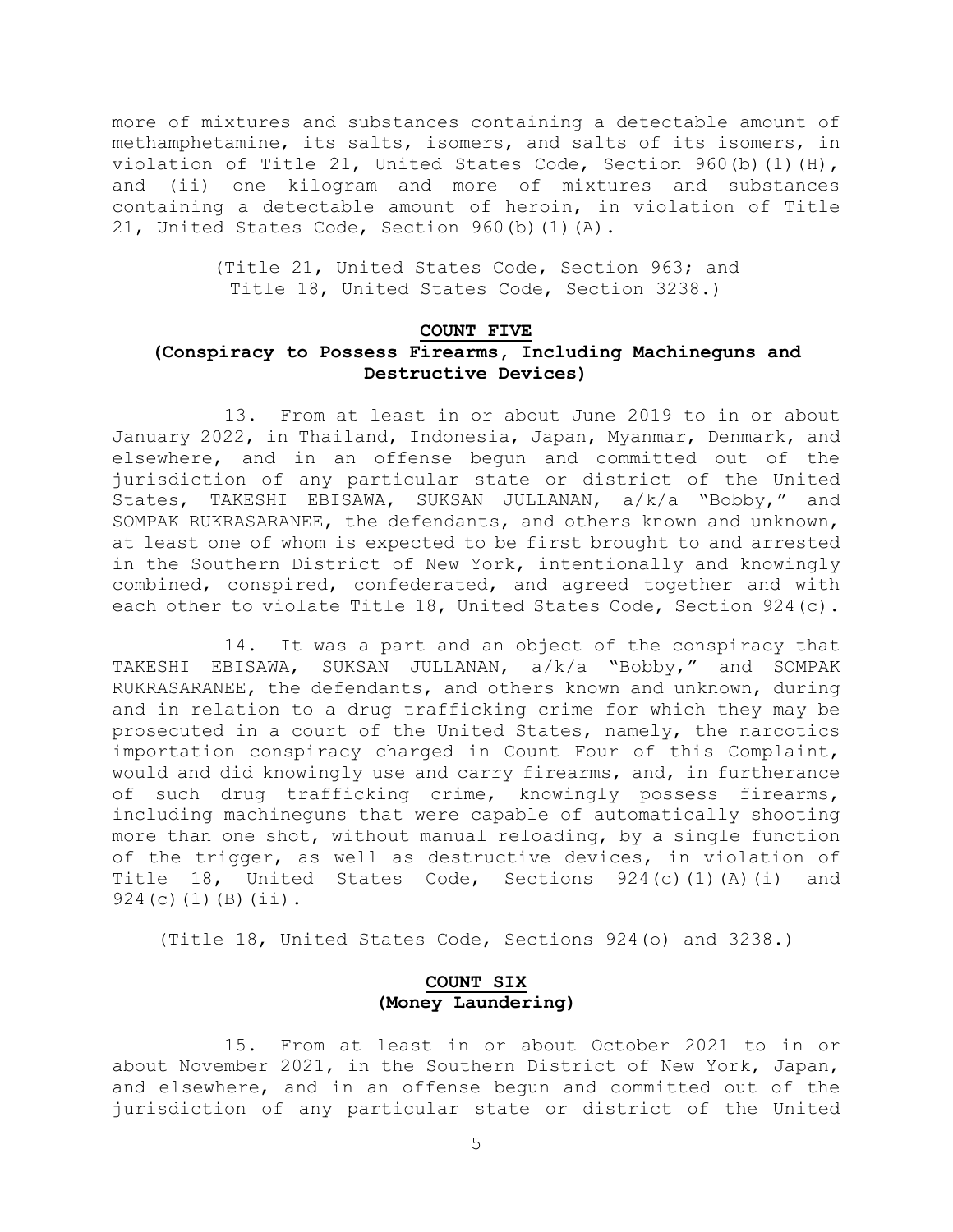States, TAKESHI EBISAWA, the defendant, who is expected to be first brought to and arrested in the Southern District of New York, (a) transported, transmitted, and transferred, and attempted to transport, transmit, and transfer, a monetary instrument and funds from a place inside the United States to and through a place outside the United States, and aided and abetted the same, with the intent to promote the carrying on of specified unlawful activity, to wit, the proceeds of the sale, distribution, and importation of a controlled substance, in violation of Title 21, United States Code; and (b) with the intent to (i) promote the carrying on of that specified unlawful activity and (ii) conceal and disguise the nature, location, source, ownership, and control of property believed to be the proceeds of that specified unlawful activity, conducted and attempted to conduct, and aided and abetted the same, financial transactions involving property represented to be the proceeds of that specified unlawful activity, and property used to conduct and facilitate that specified unlawful activity.

> (Title 18, United States Code, Sections 1956(a)(2), 1956(a)(3), 1956(f), 2, and 3238.)

The bases for my knowledge and for the foregoing charges are, in part, as follows:

16. I have been a DEA Special Agent since 2015. I am currently assigned to the DEA Special Operations Division's Bilateral Investigations Unit, which focuses on international criminal activities, including international narcotics trafficking and weapons trafficking. During my time as a DEA Special Agent, I have become familiar with some of the ways in which narcotics and weapons traffickers operate, and I have participated in numerous investigations involving international narcotics and weapons trafficking. This affidavit is based upon my participation in the investigation of this matter, including my conversations with law enforcement agents and other individuals, my review of photographs and recorded communications, and my review of reports and records. Because this affidavit is being submitted for the limited purpose of establishing probable cause, it does not include all the facts that I have learned during the course of my investigation. Where the contents of documents and the actions, statements, and conversations of others are reported herein, they are reported in substance and in part, except where otherwise indicated. Where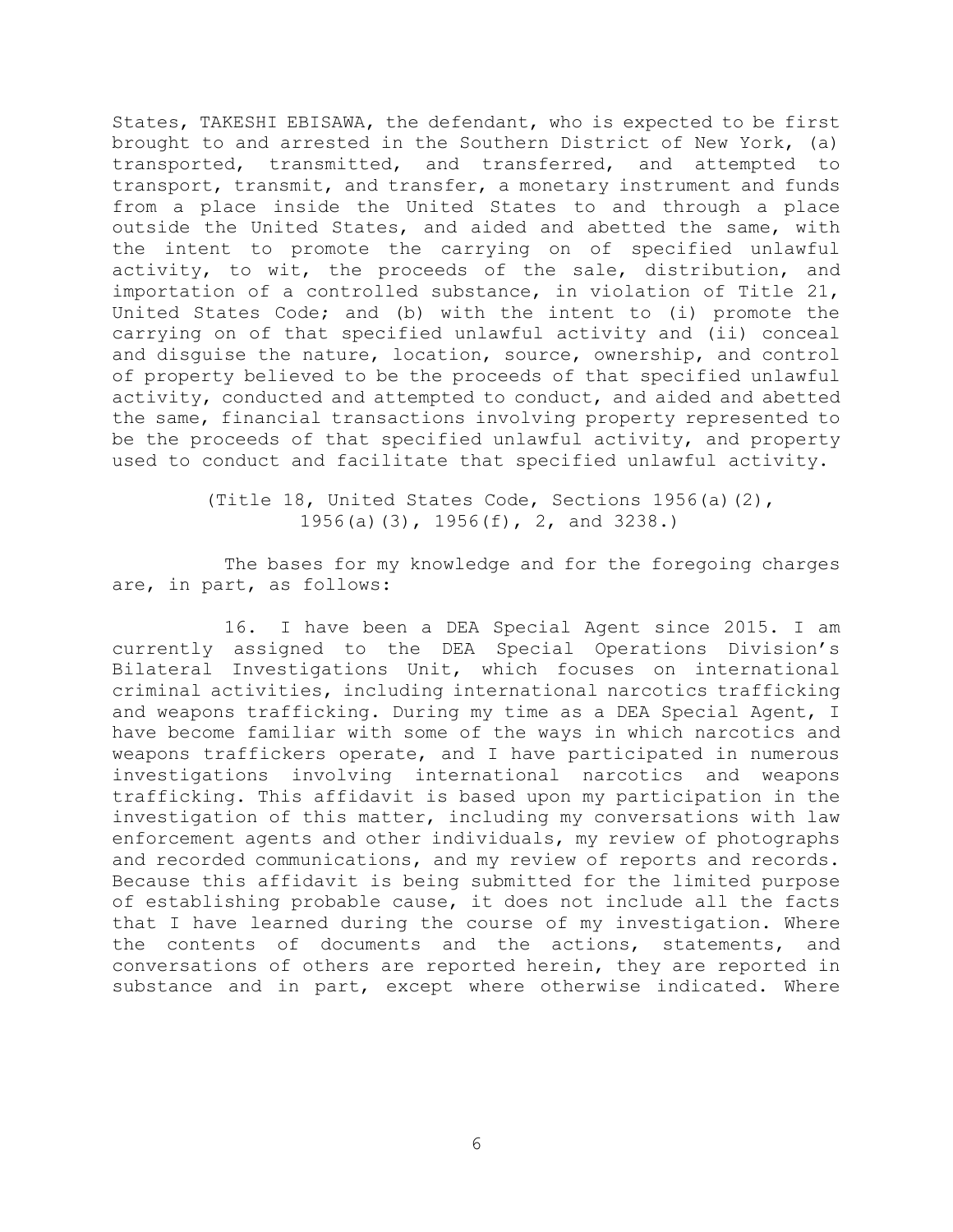figures, calculations, and dates are set forth herein, they are approximate, unless stated otherwise.

#### <span id="page-6-0"></span>**Overview**

17. As set forth below, since at least in or about 2019, the DEA has been investigating TAKESHI EBISAWA, the defendant, who is a leader of the Yakuza<sup>1</sup> transnational organized crime syndicate, in connection with large-scale narcotics and weapons trafficking. Over the course of the investigation, EBISAWA introduced an undercover DEA agent ("UC-1"), posing as a narcotics and weapons trafficker, to certain individuals in EBISAWA's extensive international criminal network, which spans Japan, Thailand, Myanmar, Sri Lanka, and the United States, among other places, for the purpose of arranging large-scale narcotics and weapons transactions. EBISAWA, and his associates SOMPHOP SINGHASIRI, SUKSAN JULLANAN, a/k/a "Bobby," and SOMPAK RUKRASARANEE, the defendants, have negotiated three sets of narcotics and weapons transactions, as described in greater detail below.

18. First, TAKESHI EBISAWA, SUKSAN JULLANAN, a/k/a "Bobby," and SOMPAK RUKRASARANEE, the defendants, conspired to broker the purchase from UC-1 of United States-made surface-toair missiles ("SAMs") as well as other weaponry, for at least two different ethnic insurgent groups in Myanmar, the Shan State Army<sup>2</sup>

<sup>1</sup> Based on my training, experience, participation in this investigation, and review of publicly available sources, I am aware that the Yakuza is a highly-organized, transnational Japanese criminal network comprised of multiple crime syndicates, with affiliates in Asia, Europe, and the Americas. The Yakuza are involved in various criminal activities, including weapons trafficking, prostitution, human trafficking, drug trafficking, fraud, and money laundering.

 $2$  Based on my training, experience, participation in this investigation, and review of publicly available sources, I am aware that the Shan State Army – South, also known as the "Shan State Army," is one of the largest ethnic insurgent groups in Myanmar. The Shan State Army operates throughout the Shan State region of Myanmar. Until February 2014, a particular individual ("CC-1") led the Shan State Army. CC-1 is currently the chairman of the Restoration Council of Shan State, which is the political arm of the Shan State Army. The Shan State Army is frequently in armed conflict with both the Myanmar government and other ethnic armed groups in Myanmar.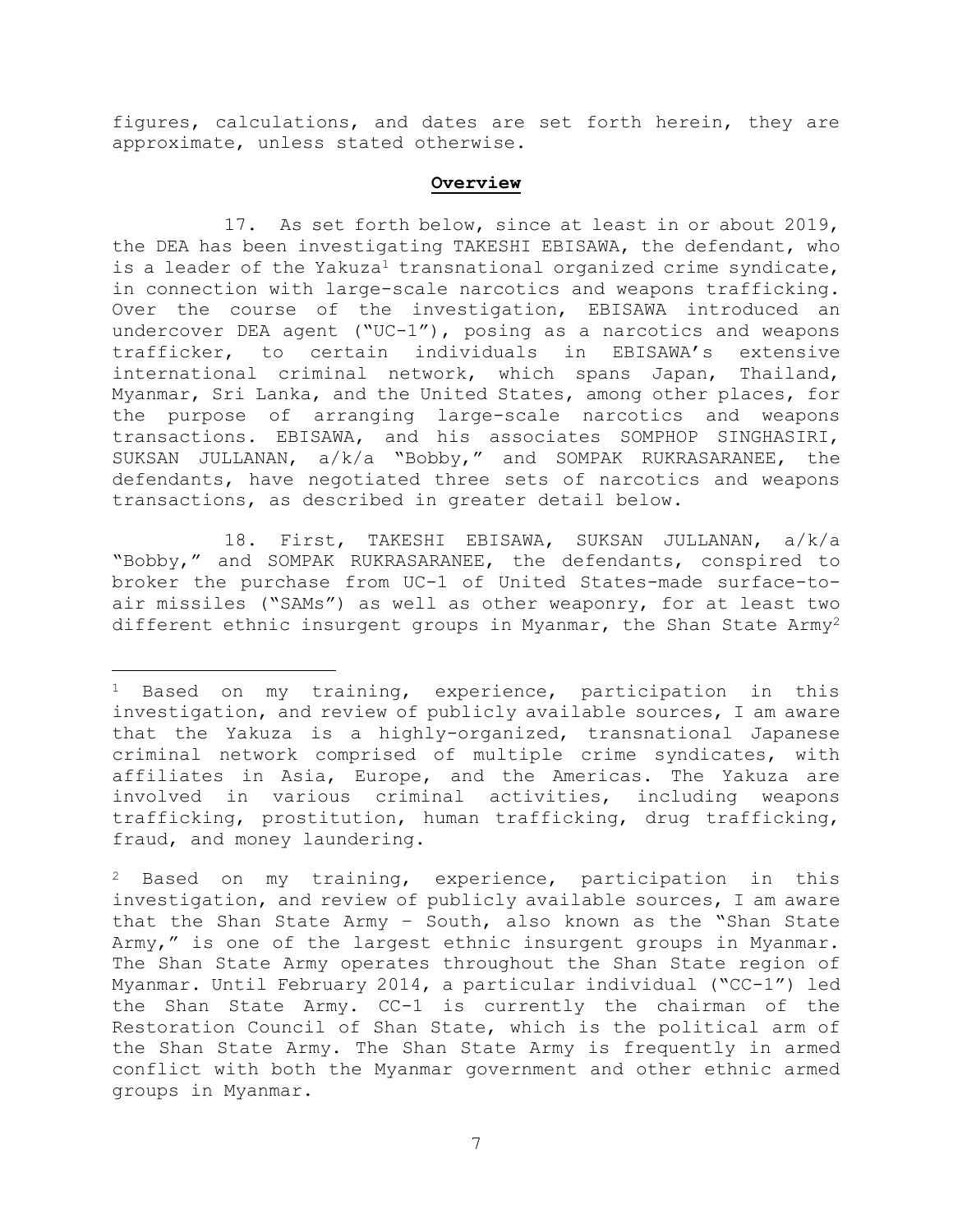and Karen National Union<sup>3</sup> ("KNU"), and to accept large quantities of narcotics for distribution as partial payment for the weapons. EBISAWA, JULLANAN and RUKRASARANEE understood the weapons to have been manufactured in the United States and taken from United States military bases in Afghanistan; they also understood that the narcotics would be distributed in the New York market.

19. Second, TAKESHI EBISAWA and SOMPHOP SINGHASIRI, the defendants, conspired to sell hundreds of kilograms of methamphetamine and heroin to UC-1 for distribution in New York. In furtherance of that transaction, on or about June 16, 2021 and on or about September 27, 2021, SINGHASIRI provided samples of approximately one kilogram of methamphetamine and approximately 1.4 kilograms of heroin.

20. Third, TAKESHI EBISAWA, the defendant, conducted the international transfer of \$100,000 USD of purported narcotics proceeds. Law enforcement deposited the funds in New York in bank accounts under EBISAWA's or EBISAWA's associates' control. EBISAWA later withdrew Yen in Japan, kept a commission, and provided the remainder to a purported associate of UC-1 in Tokyo, Japan as purported payment for transporting narcotics for UC-1.

## **The Investigation**

21. Based on my involvement in this investigation, including my review of recorded calls, meetings, and electronic communications involving UC-1, confidential sources, TAKESHI EBISAWA, SOMPHOP SINGHASIRI, SUKSAN JULLANAN, a/k/a "Bobby," and SOMPAK RUKRASARANEE, the defendants, as well as the defendants' associates and co-conspirators, and draft transcripts, translations, and summaries of such communications; my review of DEA and foreign law enforcement reports, records, photographs, and videos; and my conversations with UC-1 and other law enforcement

<sup>&</sup>lt;sup>3</sup> Based on my training, experience, participation in this investigation, and review of publicly available sources, I am aware that the Karen National Liberation Army ("KNLA") is the military wing of another ethnic insurgent group in Myanmar, known as the Karen National Union or "KNU." The KNLA operates primarily in the eastern region of Myanmar. The KNLA is frequently in armed conflict with both the Myanmar government and other ethnic armed groups in Myanmar.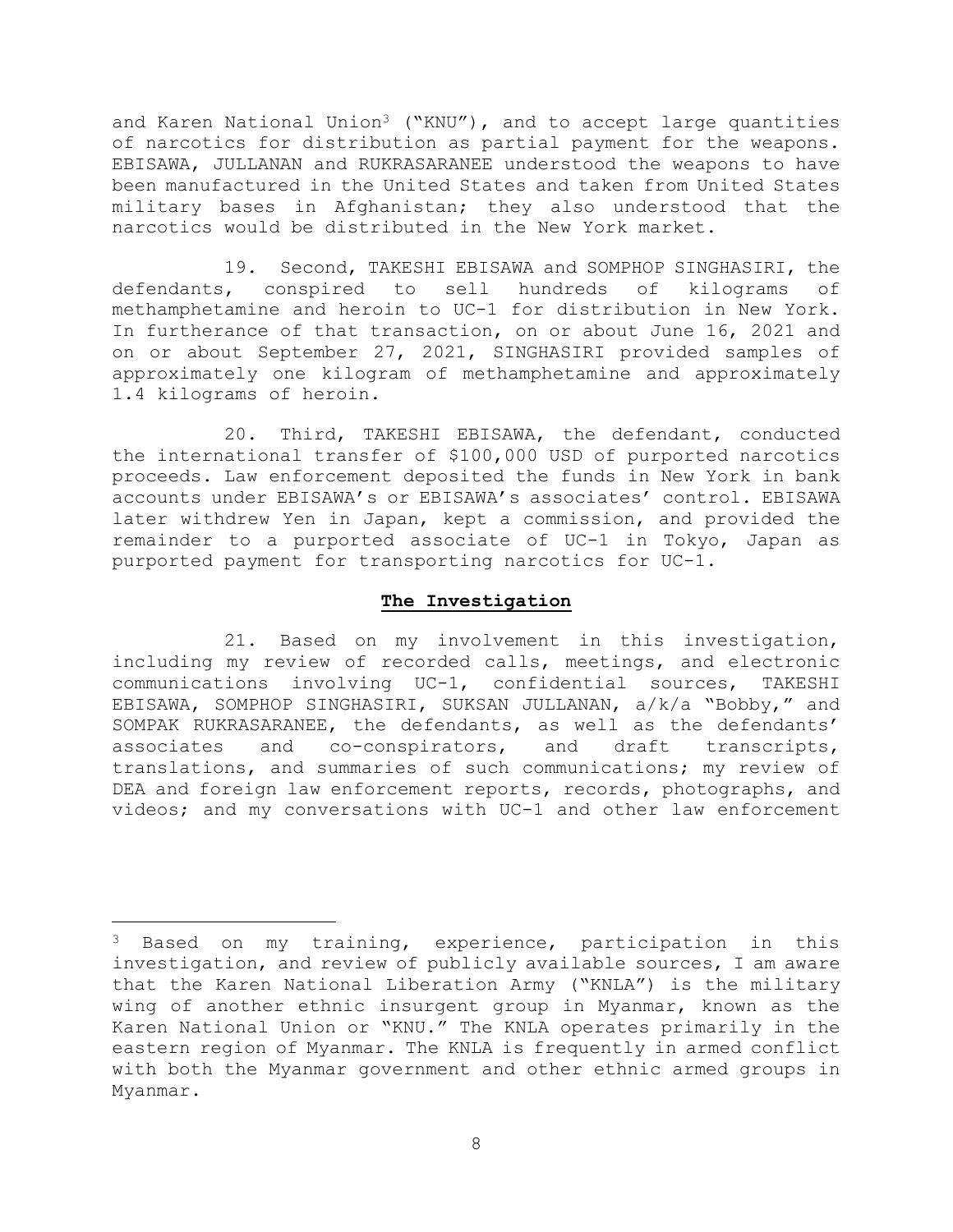officers, as well as confidential sources; I have learned the following, in substance and in part:

#### **Initial Weapons and Narcotics Discussions with EBISAWA**

a. In or about June 2019, a confidential source  $($ "CS-1"),<sup>4</sup> acting at the direction of law enforcement, met with a Yakuza member known to CS-1 as "Ebisawa,"<sup>5</sup> later identified as EBISAWA, a Japanese national, as well as EBISAWA's associate ("CC-2"), in Tokyo, Japan. At the meeting, which was surveilled by law enforcement agents, EBISAWA told CS-1 that a rebel group in Myanmar (believed by law enforcement, as set forth below, to be the United Wa State Army<sup>6</sup>) was fighting against the government of Myanmar and was looking for weapons. EBISAWA also told CS-1 that the rebel group produced and could supply CS-1 with as much methamphetamine and heroin as CS-1 needed.

b. CS-1 subsequently introduced EBISAWA to UC-1, who was posing as a narcotics and weapons trafficker.  $UC-1$ ,  $CS-1$ , and EBISAWA met in or about September 2019 in Bangkok, Thailand, and in or about November 2019 in Bali, Indonesia, to discuss potential narcotics and weapons transactions. At these meetings, which were conducted principally in English and portions of which were audio-recorded, EBISAWA offered to broker the sale of

<sup>5</sup> UC-1 subsequently met EBISAWA on several occasions, including (as discussed below) in or about September 2019, November 2019, and February 2021, and has confirmed that the person whom UC-1 met is the same individual pictured on the Japanese passport of EBISAWA.

<sup>6</sup> Based on my training, experience, participation in this investigation, and review of publicly available sources, I am aware that the Wa State is a semi-autonomous region of Myanmar controlled by the armed ethnic organization the United Wa State Army. The region is heavily involved in narcotics production. The United States Department of the Treasury, Office of Foreign Assets Control ("OFAC"), has designated the United Wa State Army as a Specially Designated Narcotics Trafficker/Kingpin under the Foreign Narcotics Kingpin Sanctions Regulations, 31 C.F.R. part 598.

<sup>4</sup> CS-1 has been a paid informant for the DEA since approximately 2016. Before working for law enforcement, CS-1 was engaged in narcotics trafficking and served a prison term for smuggling marijuana. The information provided by CS-1 has been reliable and has been corroborated by independent evidence, including recorded communications, meetings, and other records described herein.

<sup>9</sup>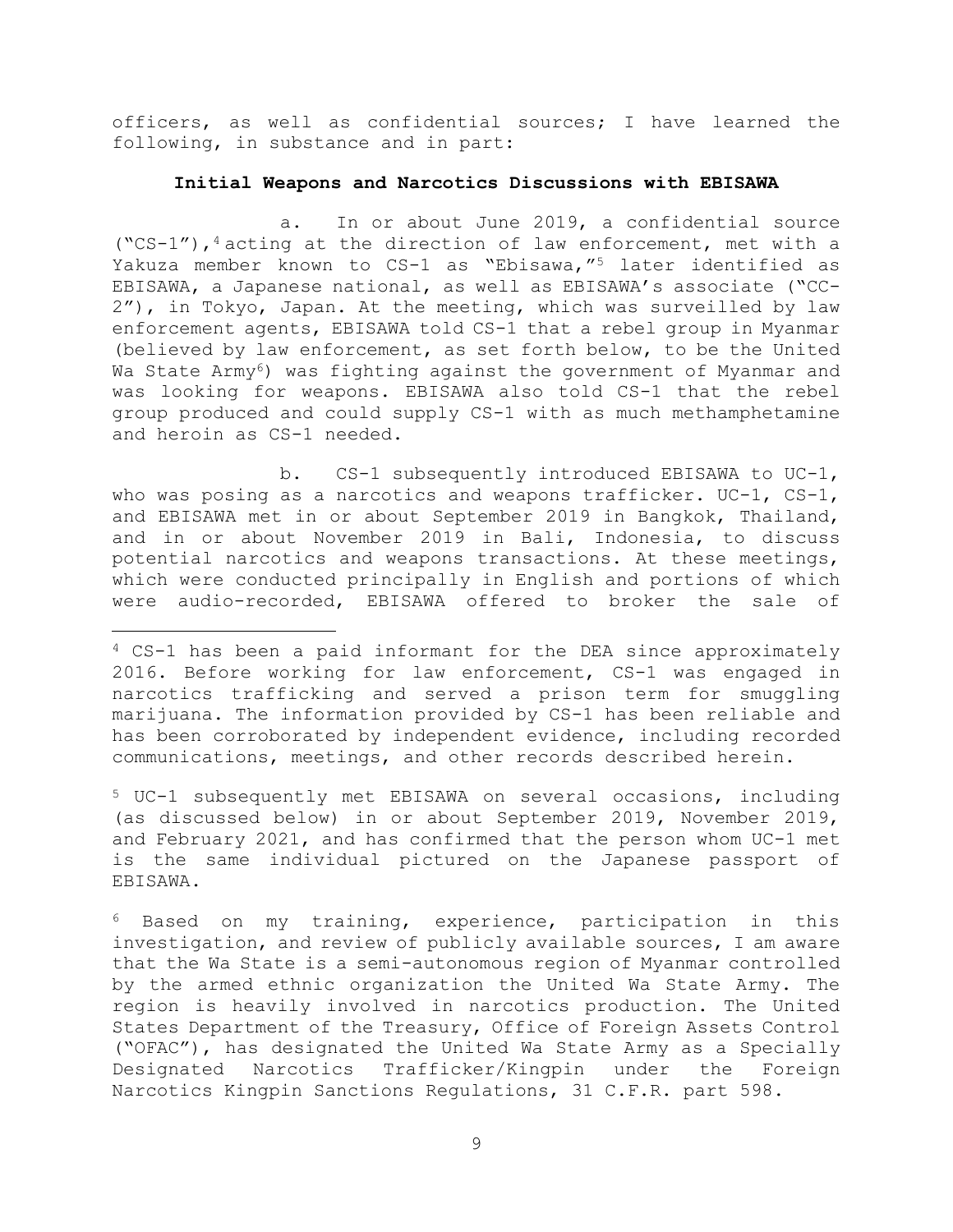narcotics to, and the purchase of weapons, including SAMs, from, UC-1. EBISAWA used "bamboo" as a code word to refer to weapons during the negotiations. EBISAWA explained that EBISAWA was at that time looking for firearms, explosives, and other weapons to supply (1) the "Wa State," which was fighting the government of Myanmar, and  $(2)$  the "Khmer Tiger,"<sup>7</sup> which was fighting the government of Sri Lanka. EBISAWA also advised UC-1 that EBISAWA could supply methamphetamine produced by the Wa State to UC-1. UC-1 told EBISAWA that UC-1 was able to supply weapons to EBISAWA, and that UC-1 was interested in obtaining narcotics for sale in New York. EBISAWA also informed UC-1 that EBISAWA was already supplying or planning to supply marijuana to a distributor in Florida. In subsequent telephonic and electronic communications, EBISAWA and UC-1 discussed pricing, transport, and inspection of narcotics and weapons.

## **Methamphetamine and Heroin Transactions with SINGHASIRI and EBISAWA**

c. In or about February 2020, EBISAWA informed CS-1 that a Yakuza leader in Thailand, known as "Sampo," and later identified as SINGHASIRI, a Thai national, had agreed to meet CS-1 and UC-1 to discuss a narcotics transaction.<sup>8</sup> EBISAWA relayed to CS-1 that SINGHASIRI obtained narcotics from the United Wa State

<sup>7</sup> Based upon EBISAWA's description of the "Khmer Tiger," and his subsequent references to the "Tamil Tiger" described below, as well as my training, experience, participation in this investigation, and review of publicly available sources, I believe that EBISAWA was referring to the Liberation Tigers of Tamil Eelam ("LTTE"), also known as the "Tamil Tigers." The LTTE was an armed separatist group based in northeastern Sri Lanka. Though defeated militarily in 2009, the LTTE continues to attract international financial support. On October 8, 1997, the United States Secretary of State designated LTTE as a Foreign Terrorist Organization ("FTO") under Section 219 of the Immigration and Nationality Act. On October 31, 2001, the Secretary of State also designated LTTE as a Specially Designated Global Terrorist under Executive Order 13224. The Secretary of State has also listed the following aliases for LTTE: Tamil Tigers, Ellalan Force, and LTTE. To date, LTTE remains a designated FTO.

<sup>8</sup> Law enforcement agents subsequently surveilled SINGHASIRI at a meeting with a different confidential source ("CS-2") on or about June 16, 2021, as described in further detail below, and confirmed that the person who was present at that meeting is the same individual pictured on the Thai passport of SINGHASIRI.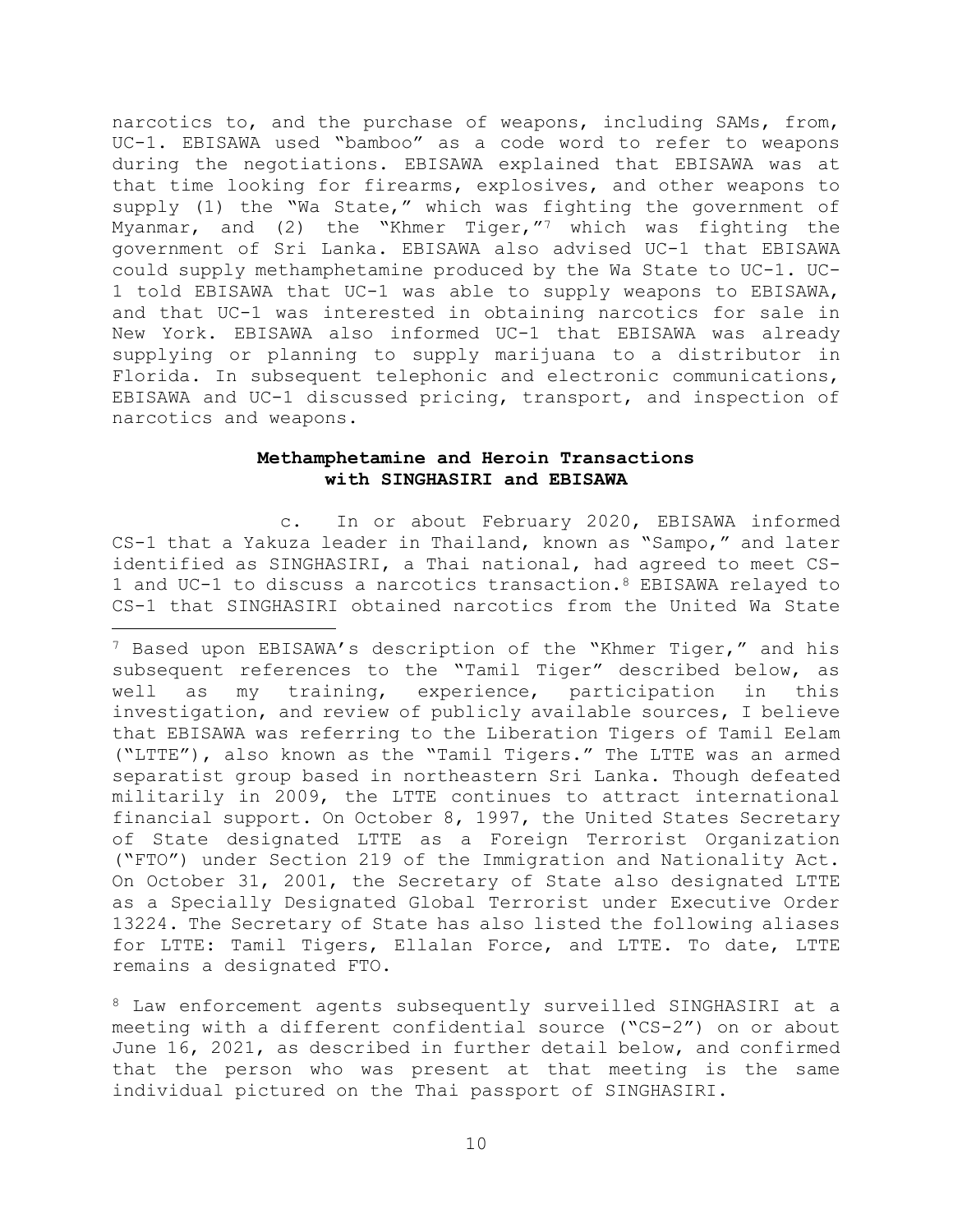Army and had a large load of heroin and methamphetamine available for purchase in Phuket, Thailand. CS-1 told EBISAWA that CS-1 and UC-1 were interested in purchasing a sample of narcotics to test in the New York market.

d. In or about March 2020, CS-1 met with SINGHASIRI in Bangkok, Thailand. At the meeting, which was recorded and was surveilled in part by law enforcement agents, SINGHASIRI told CS-1 that SINGHASIRI shipped heroin to the United States in rice and noodle boxes, shipped methamphetamine to Australia, and was supplied by the Wa State. CS-1 provided SINGHASIRI with the phone number of UC-1 and asked SINGHASIRI to contact UC-1 directly regarding a potential narcotics transaction.

e. In or about June 2020, SINGHASIRI contacted UC-1 over the encrypted messaging application Signal to discuss the narcotics transaction. In a series of Signal phone calls, at least some of which were recorded, SINGHASIRI agreed to provide UC-1 with one-kilogram samples of heroin and methamphetamine, so that UC-1 could test the narcotics in the New York market. SINGHASIRI and UC-1 agreed that if the samples performed well in the New York market, then UC-1 would make a larger purchase of narcotics for distribution in the United States. For example, on or about June 13, 2020, UC-1 told SINGHASIRI, on a recorded call over Signal, that after UC-1 obtained "from you . . . , the 2 samples, 2 kilos" and confirmed that the customers in New York were satisfied, UC-1 would meet SINGHASIRI and "discuss a larger business deal," to which SINGAHSIRI responded, "Ok, super."

f. Over the course of the next year, UC-1, CS-1, SINGHASIRI, and EBISAWA continued to discuss the narcotics transaction in numerous telephonic and electronic communications. UC-1 explained that the deal was delayed due to travel limitations caused by the COVID-19 pandemic. For example, on or about December 21, 2020, UC-1 told SINGHASIRI on a Signal audio call, which was recorded, that "there is no travel for us because they are not allowing anybody from the U.S. to come to Thailand." SINGHASIRI acknowledged that travel conditions were difficult, but urged UC-1 and CS-1 to meet him in Thailand "quickly" so that they could "do everything."

g. In or about June 2021, through a series of telephonic and electronic communications, which were recorded, UC-1, CS-1, SINGHASIRI, and EBISAWA made arrangements to complete the purchase of a narcotics sample. For example, on or about June 9, 2021, UC-1, CS-1, EBISAWA, and SINGHASIRI participated in a conference call over the encrypted application WhatsApp, which was recorded. On the call, SINGHASIRI confirmed that he had "ice cream"

11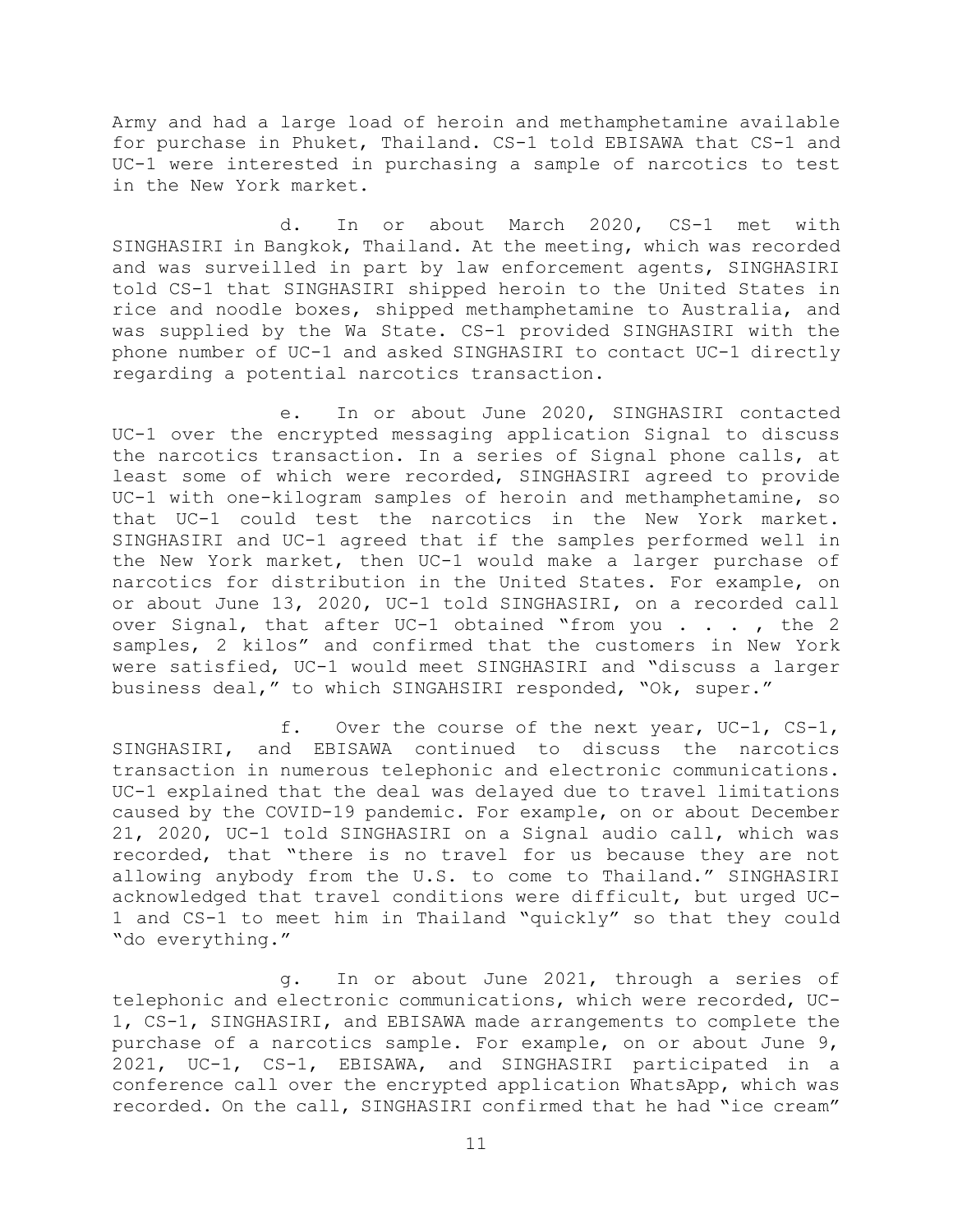and "cake," which were code words used by SINGHASIRI and UC-1 during the negotiations to discuss heroin and methamphetamine, respectively. UC-1 confirmed that UC-1 would purchase one kilogram of heroin and one kilogram of methamphetamine as samples to test the New York market, and advised that UC-1 would send a transporter to pick up the samples in Thailand.

h. On or about June 16, 2021,  $CS-2,$ <sup>9</sup> acting at the direction of law enforcement, met SINGHASIRI and an associate of SINGHASIRI ("CC-3") at a hotel in Bangkok, Thailand (the "Hotel"). At the meeting, which was captured on Hotel video surveillance and surveilled by law enforcement, SINGHASIRI, CC-3, and CS-2 sat down together. CC-3 gave CS-2 a small packet. CS-2 then opened a bag, pulled out a bundle of approximately \$6,450 USD in cash, and handed the cash to CC-3. CS-2 left and gave law enforcement agents the packet that CS-2 had received from CC-3. A DEA lab subsequently tested the contents of the packet, which contained approximately 979 grams of methamphetamine hydrochloride at approximately 98% purity. SINGHASIRI later provided heroin during a subsequent controlled purchase, as set forth below.

i. Over the next several months, UC-1, SINGHASIRI, and EBISAWA continued to discuss the narcotics transaction in numerous telephonic and electronic communications. For example, UC-1 and SINGHASIRI participated in Signal calls, at least some of which were recorded, during which (i) on or about August 15, 2021, SINGHASIRI stated that the transportation costs for transporting 500 kilograms of narcotics would be \$100,000 USD, and confirmed that SINGHASIRI would first send 20 kilograms as a test; and (ii) on or about September 10, 2021, SINGHASIRI and UC-1 discussed the arrangements for the one-kilogram heroin sample, including that the transaction would occur in the garage at the Hotel. On or about September 9, 2021, UC-1 and EBISAWA participated in a call over the encrypted application Telegram, which was recorded, in which UC-1 informed EBISAWA that SINGHASIRI had provided only "the gold" sample and that if "the diamond" sample was acceptable to UC-1's New York customers, the "500 kilo" deal could proceed. SINGHASIRI, EBISAWA, and UC-1 used "gold" and "diamond" as code words to discuss methamphetamine and heroin, respectively, during the negotiations of the narcotics

<sup>9</sup> CS-2 has been a paid informant for the DEA since approximately 2013. Before working for law enforcement, CS-2 was engaged in narcotics trafficking. The information provided by CS-2 has been reliable and has been corroborated by independent evidence, including the surveillance and narcotics seizures described herein.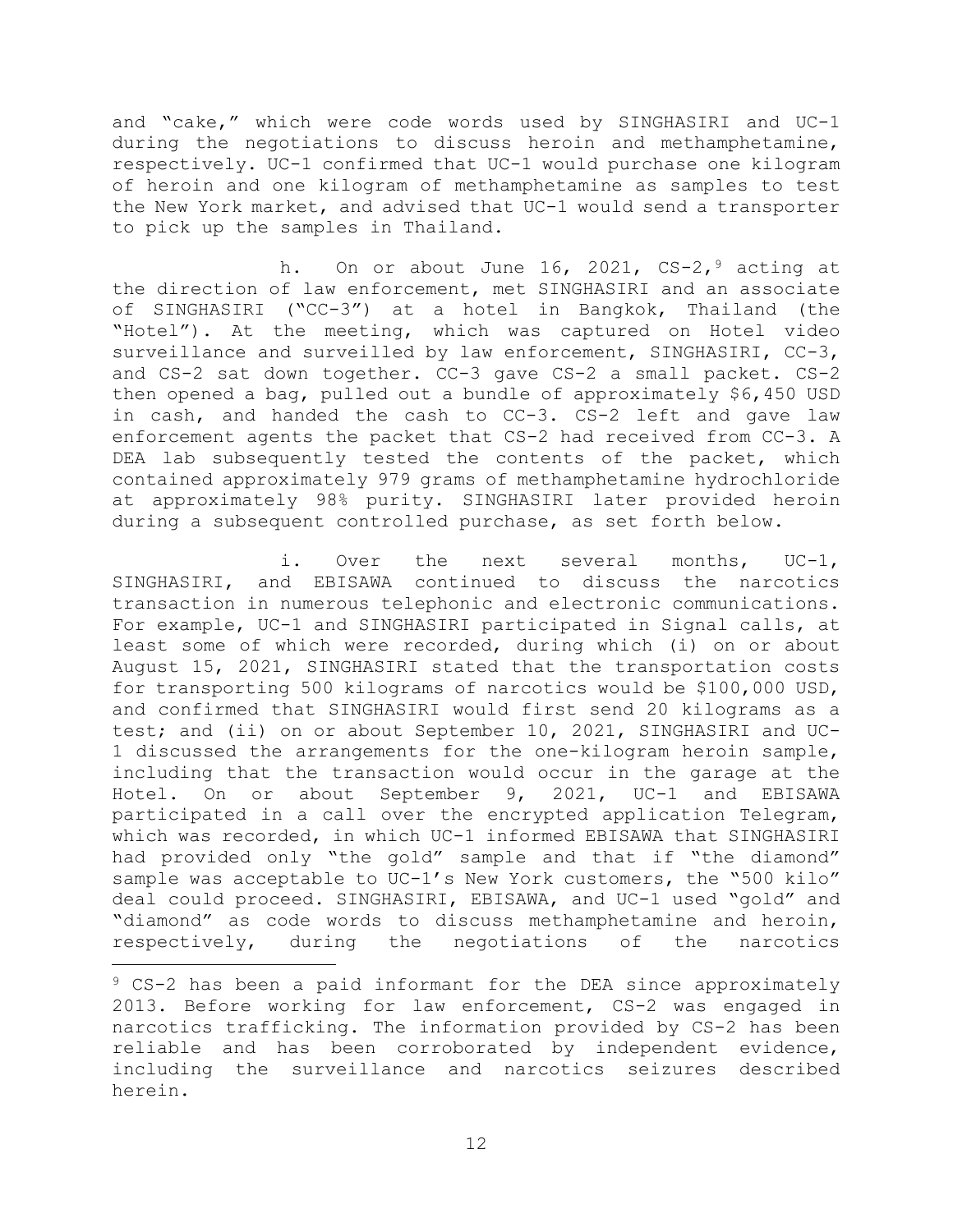transaction. EBISAWA asked whether "the gold and the diamond" were "both to send to America," and UC-1 confirmed both types would be sent to New York.

j. On or about September 15, 2021, at the direction of law enforcement, CS-2 transferred approximately 110,000 Thai Baht ("THB") (approximately \$3,500 USD) to an account that SINGHASIRI had previously provided to UC-1, to pay the drug courier for the heroin sample.

k. On or about September 27, 2021, CS-2, acting at the direction of law enforcement, met SINGHASIRI in the garage of the Hotel. An associate of SINGHASIRI ("CC-4") arrived thereafter. At the meeting, which was captured on Hotel video surveillance and surveilled by law enforcement, CC-4 handed CS-2 a clear plastic bag containing four packets, and CS-2 handed SINGHASIRI approximately 443,815 THB (approximately \$17,000 USD). After CS-2 left, CS-2 gave law enforcement agents the bag that CS-2 had received from CC-4. Law enforcement subsequently determined that the packets contained approximately 1.4 kilograms of an offwhite powder-like substance that field tested-positive for heroin.

l. Later on or about September 27, 2021, UC-1 participated in a WhatsApp call with SINGHASIRI, which was recorded, during which SINGHASIRI confirmed that SINGHASIRI had received the money for the packages and stated that the transaction went well. UC-1 also sent SINGHASIRI a WhatsApp message with photographs of the heroin sample that CC-4 had provided to CS-2 earlier that day, and SINGHASIRI confirmed the photographs depicted the "correct packages." Copies of those photographs and the WhatsApp messages are shown below: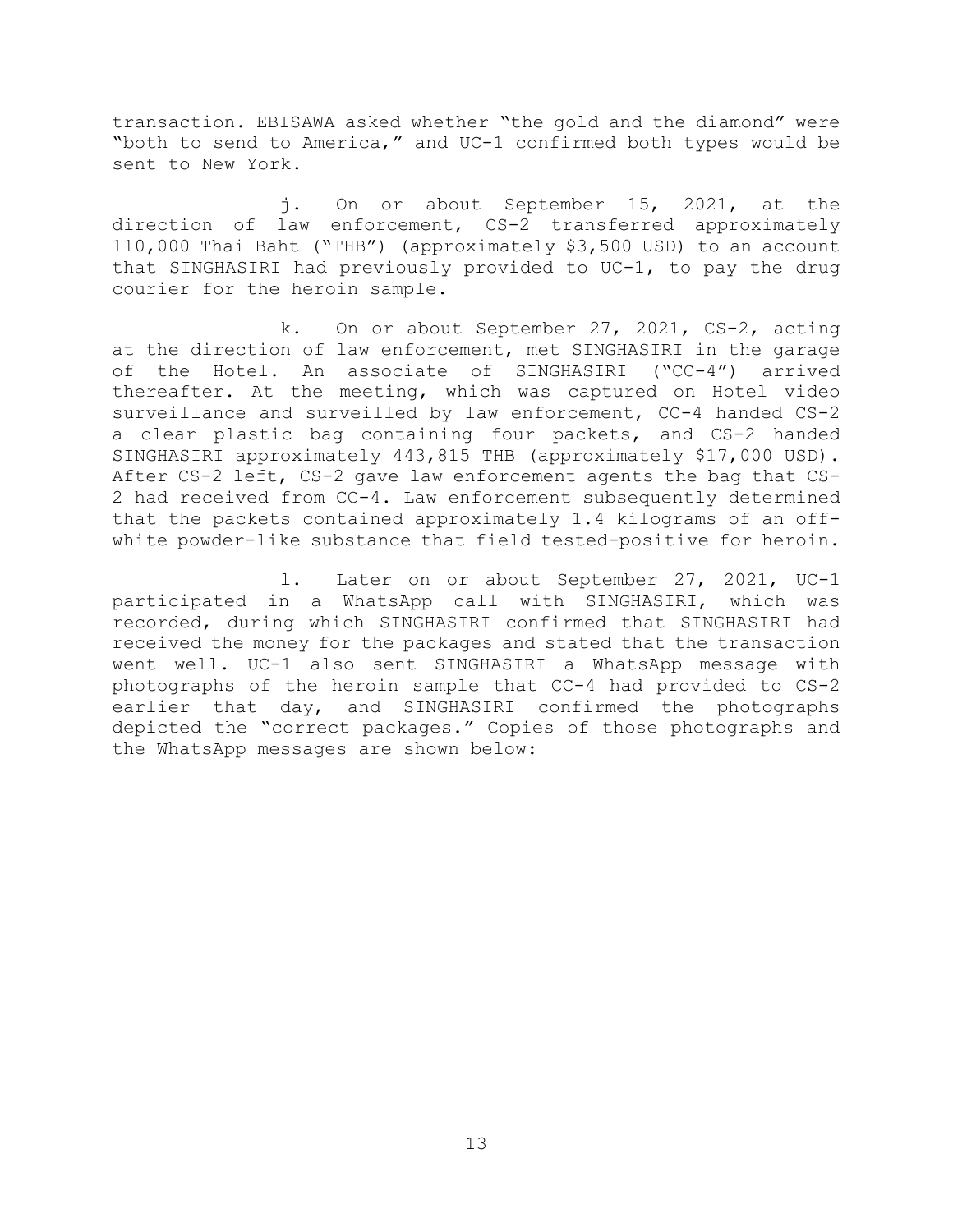

m. On or about December 21, 2021, UC-1 and EBISAWA participated in a Telegram call, which was recorded, during which UC-1 asked EBISAWA if SINGHASIRI needed "bamboo" (*i.e.*, weapons) for the planned transaction to transport the "1000 kilograms" (500 kilograms of heroin and 500 kilograms of methamphetamine) out of Myanmar, and EBISAWA responded that EBISAWA believed the load was already in Thailand but that UC-1 should ask SINGHASIRI.

n. On or about December 27, 2021, UC-1 and SINGHASIRI participated in a Signal call, which was recorded, during which SINGHASIRI stated that firearms, including machine guns, are used to protect narcotics that SINGHASIRI brokers; and individuals in the narcotics business with SINGHASIRI might be interested in buying weapons from UC-1 and possibly in trading methamphetamine or heroin for weapons. SINGHASIRI also asked UC-1 to send "sample model" and "website" so that SINGHASIRI could view UC-1's weapons inventory. After UC-1 subsequently sent photographs of weapons to SINGHASIRI via Signal, SINGHASIRI and UC-1 participated in a Signal call, which was recorded, during which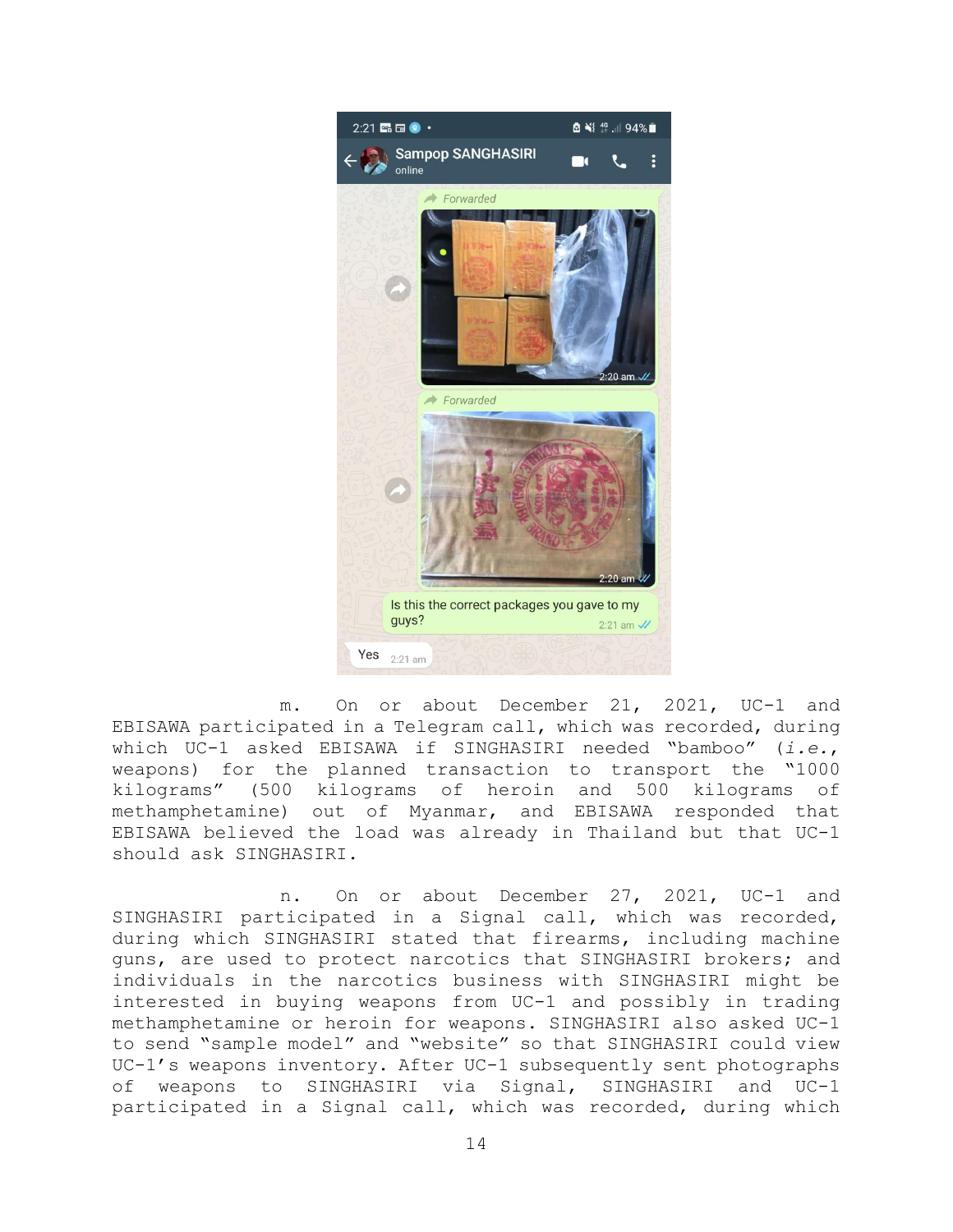SINGHASIRI stated that the "top guy," who SINGHASIRI believed may be associated with the United Wa State Army, is interested in purchasing weapons and needs the weapons for "the wilderness in the mountains" and "the staff from him also." Based on my participation in this investigation, and my training and experience, I believe that SINGHASIRI was stating that SINGHASIRI's narcotics supplier needed the weapons for protecting narcotics and also for fighting the Burmese government.

## **Weapons Deals for Shan State Army and Karen National Union with EBISAWA, JULLANAN, and RUKRASARANEE**

#### *The Weapons Viewing*

o. On or about September 19, 2020, EBISAWA participated in a WhatsApp audio call with UC-1, which was recorded. During the call, EBISAWA told UC-1 that the "Tamil Tiger" (*i.e.*, the LTTE) wanted to buy "bamboo" (*i.e.*, weapons). UC-1 responded "Oh, they want weapons?," and EBISAWA answered "Yes." EBISAWA added that EBISAWA had known the leader of the LTTE for 15 years, and that the leader had been imprisoned twice in India because he "control[s] the suicide bomb." EBISAWA asserted that EBISAWA "had a lot of money for him then I release him" from prison in India, which I understand to mean that EBISAWA had obtained the LTTE leader's release. In subsequent electronic and voice conversations, EBISAWA continued to ask UC-1 and CS-1 to supply weapons, including SAMs, rockets, machine guns, and automatic weapons for the LTTE. EBISAWA agreed to travel to Copenhagen, Denmark, in order to view some of the weapons that UC-1 purportedly had available.

p. On or about February 3, 2021, as arranged during their discussions, EBISAWA and an associate of EBISAWA ("CC-5") met with UC-1 and two undercover agents from the Denmark Police who were posing as UC-1's associates, at a warehouse in Copenhagen. At the meeting, which was surveilled by law enforcement and videorecorded, EBISAWA and CC-5 handled and inspected an array of U.S. Army weapons made available by the agents, including three portable M72 light anti-tank rocket weapons, ten 7.62 M60 machine guns, and ten 5.56 Colt Canada C8 fully automatic rifles. In addition, the undercover agents showed EBISAWA and CC-5 photographs and video of 400 U.S. Army surface-to-air Stinger missiles purportedly stored

15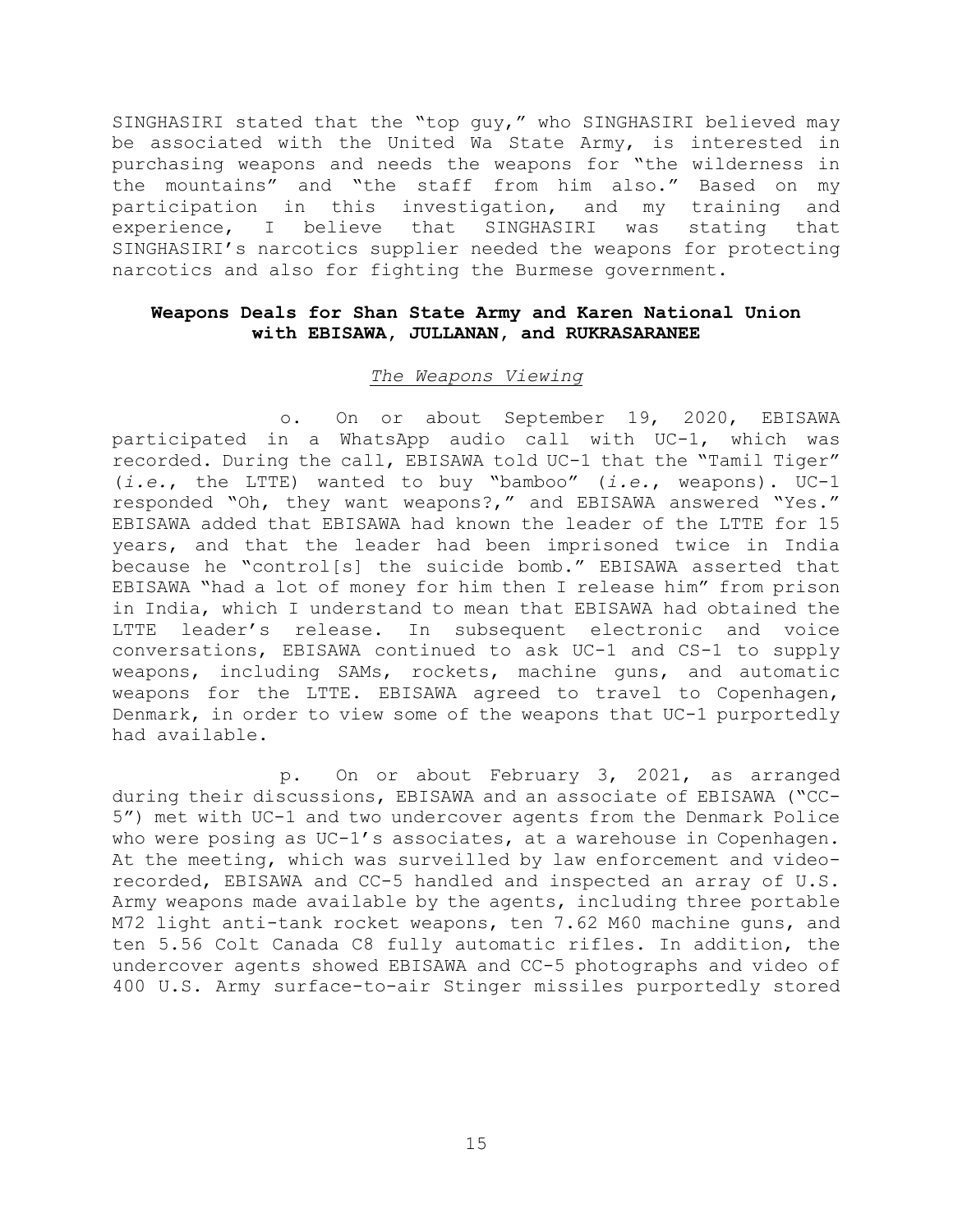at a nearby bunker.<sup>10</sup> A photograph of EBISAWA handling a rocket launcher at the meeting follows below:



#### *Shan State Army*

q. After the meeting in Copenhagen, UC-1 and EBISAWA held a series of phone calls over WhatsApp, at least some of which were recorded. EBISAWA told UC-1 that EBISAWA would be traveling to Sri Lanka to talk to the buyers about the weapons transaction. EBISAWA also told UC-1 that the political situation in Myanmar was deteriorating, and that the United Wa State Army was interested in purchasing large quantities of weapons from UC-

<sup>10</sup> The FIM-92 "Stinger" is a homing SAM developed by a certain U.S.-based company, which manufactures the missiles.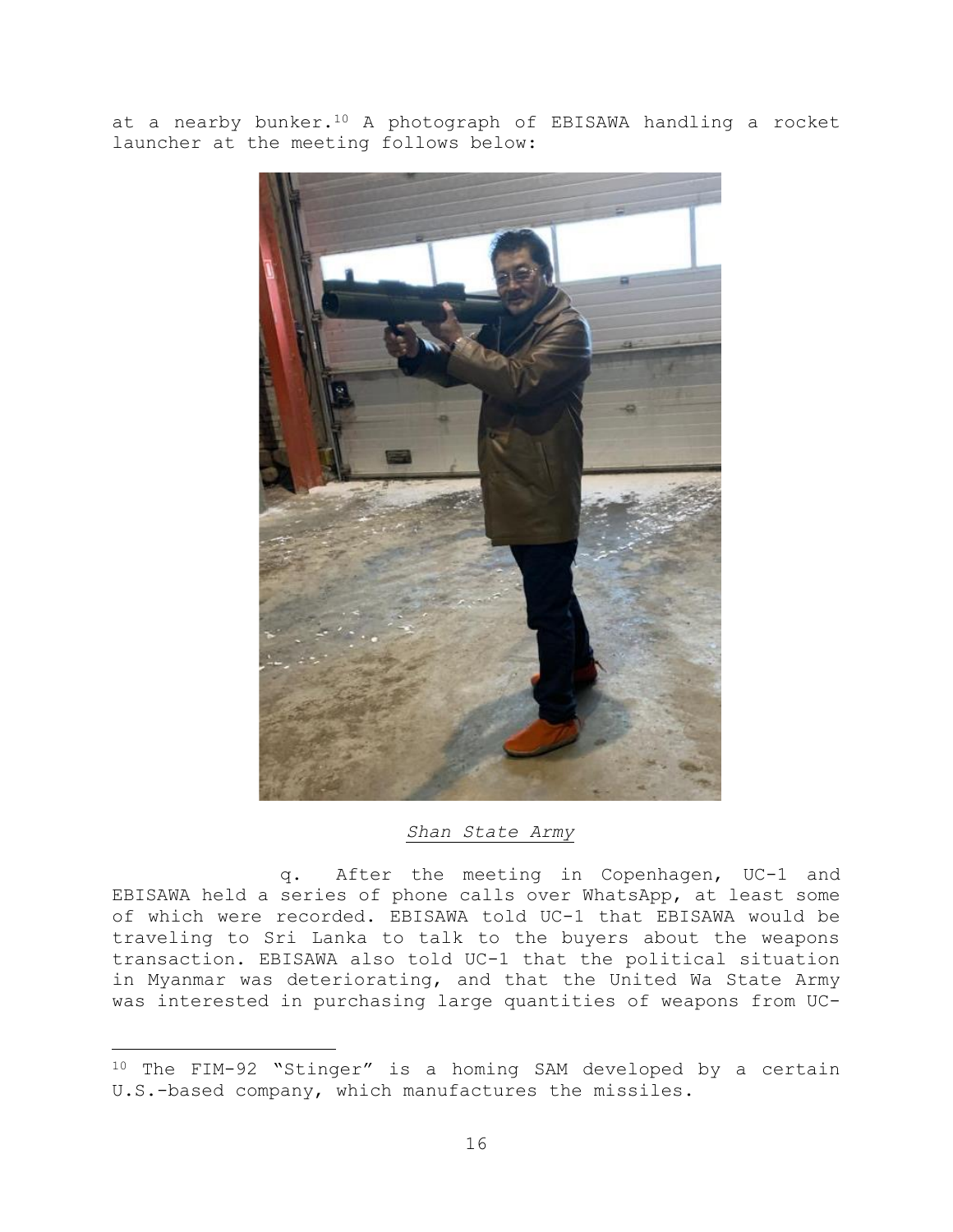1.<sup>11</sup> Based on my review of publicly available sources, I know that in early February 2021, the Myanmar military took control of the government and arrested many of the elected civilian leaders.

r. On or about May 9, 2021, EBISAWA sent UC-1 a WhatsApp message with a list of weapons that EBISAWA wished to order, including SAMs. The order list is shown below:



s. Later on or about May 9, 2021, UC-1, CS-1, and EBISAWA held a conference call over WhatsApp, which was recorded. On the call, EBISAWA stated that the weapons order list was for a rebel general in Myanmar. EBISAWA advised that the general needed

<sup>11</sup> After around this point in time, EBISAWA and UC-1 prioritized discussing selling weapons to the Burmese ethnic insurgent groups described herein rather than to the Tamil Tigers, but have continued some conversations regarding a potential deal with the Tamil Tigers.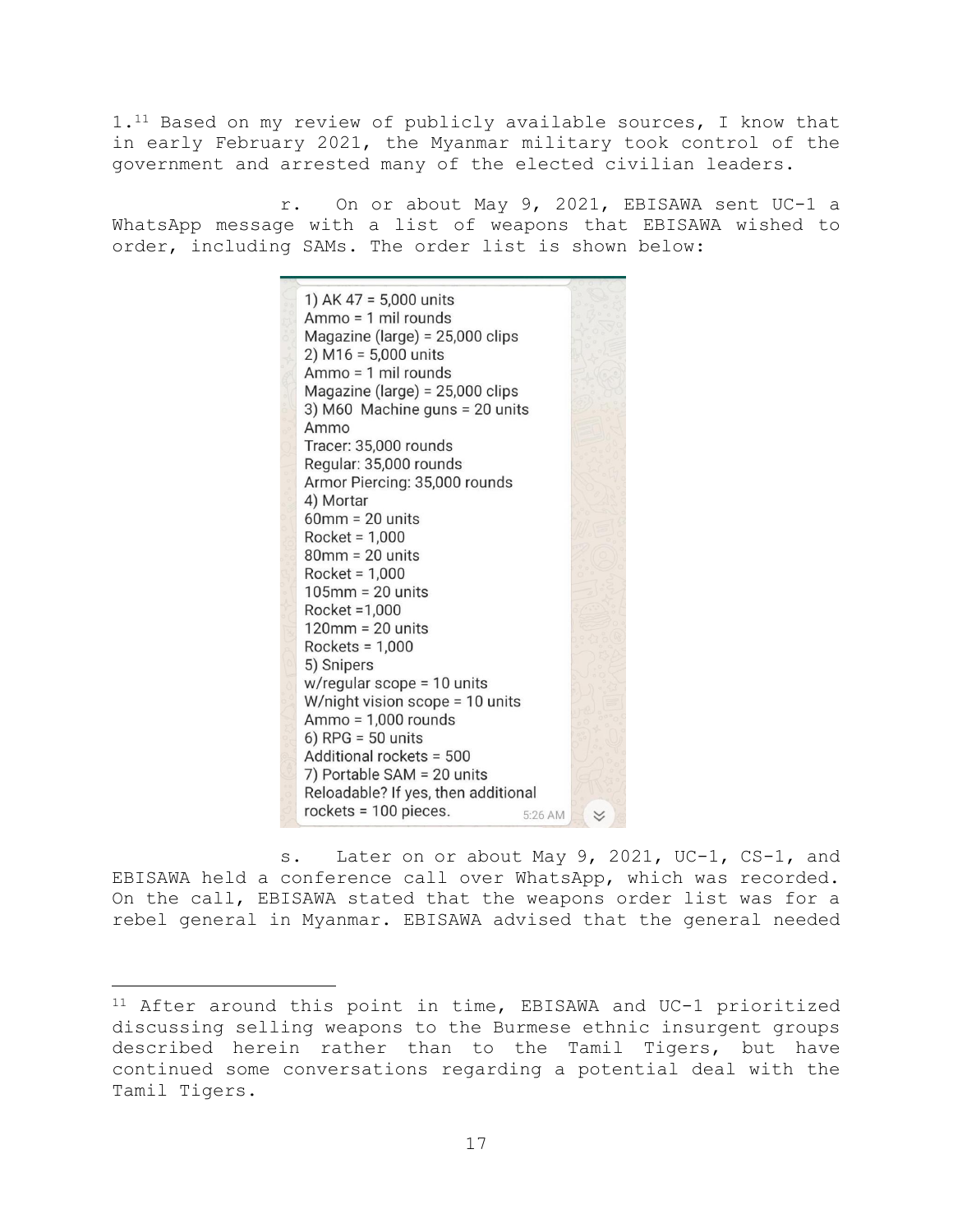the weapons to support the United Wa State  $A$ rmy<sup>12</sup> and the Shan State Army in a civil war against the current military government in Myanmar. On or about May 12, 2021, EBISAWA sent UC-1, over Signal, a photograph of CC-1 (a leader of the Shan State Army, as described above in note [2\)](#page-6-0) listing CC-1's name and stating "He is a buyer's boss," and "No 1." The next day, on or about May 13, 2021, EBISAWA held a voice call with UC-1 over Signal. During the call, EBISAWA confirmed, among other things, that the buyer of the weapons was CC-1. I therefore believe that EBISAWA was arranging to purchase the weapons, including SAMs, for use by the Shan State Army.

t. In or about May 2021, UC-1 and EBISAWA exchanged numerous text messages and held numerous calls over WhatsApp and Signal, at least some of which were recorded. Among other things, EBISAWA and UC-1 agreed upon a list of weapons to be supplied in the transaction, which included 10 FIM-92J Stinger SAM launchers. EBISAWA and UC-1 also discussed the logistics of the delivery of the weapons to northern Myanmar. EBISAWA advised UC-1 that the buyers would build an airstrip to receive delivery of the weapons by cargo plane, and provided the coordinates for the airstrip location.

u. In or about May 2021, EBISAWA introduced UC-1, via WhatsApp and Telegram, to two additional brokers working on behalf of  $CC-1$ : (1) JULLANAN,<sup>13</sup> whom EBISAWA described as a Thai Air Force general, and (2) RUKRASARANEE, <sup>14</sup> whom EBISAWA described as a retired Thai military officer. In subsequent voice and text communications over WhatsApp, Telegram, and Signal, RUKRASARANEE discussed the specifics of the weapons order, and JULLANAN coordinated the logistics of delivery. For example, on or about

<sup>13</sup> Law enforcement subsequently identified JULLANAN based on a phone number JULLANAN used to communicate with UC-1, and UC-1 has confirmed that the person whom law enforcement identified is the same individual who participated in the videoconference calls described below.

<sup>14</sup> When communicating with the parties over WhatsApp, RUKRASARANEE initially included his full name in his WhatsApp profile. RUKRASARANEE later removed his surname.

 $12$  After around this point in time, the individuals described herein primarily discussed supplying weapons to the Shan State Army, rather than to the United Wa State Army, but have continued some conversations regarding a potential deal with the United Wa State Army.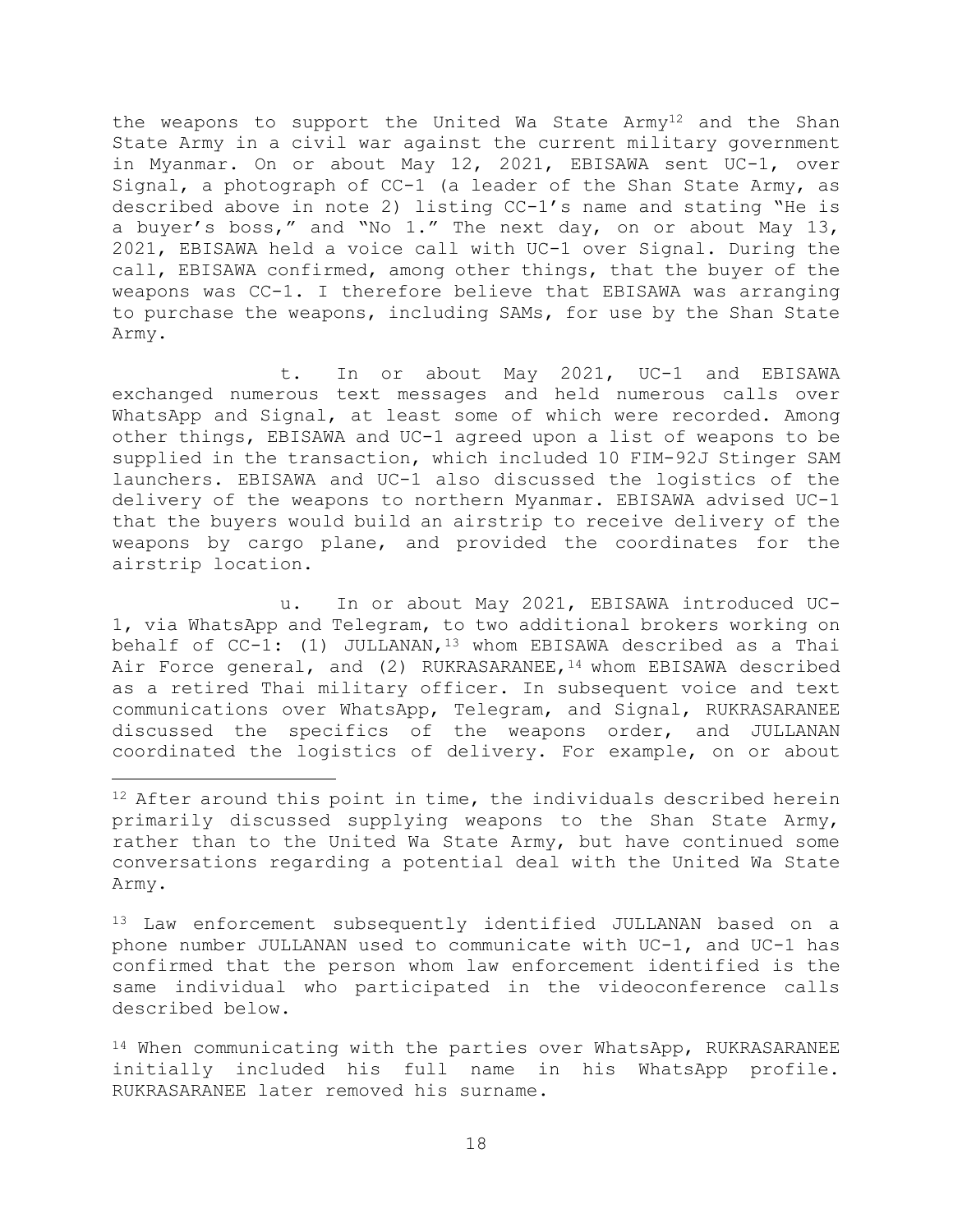May 27, 2021, EBISAWA forwarded to UC-1 and CS-1, via Signal, two screenshots of a conversation with RUKRASARANEE, in which RUKRASARANEE asked, "What type & model of the SAM?" "FIM92J or IGLA-S?" "In the pic. What is the type? FIM Stinger – each set come with? IGLA-S..price per missile or per set?" As another example, on or about June 11, 2021, UC-1, CS-1, EBISAWA, JULLANAN, and RUKRASARANEE held a WhatsApp audio conference call, which was recorded, during which JULLANAN inquired about the weight capacity of the cargo planes that would be dropping off the weapons. On or about August 5, 2021, UC-1, CS-1, EBISAWA, JULLANAN, RUKRASARANEE, and  $CC-1$ ,  $^{15}$  and certain of their associates, participated in a video conference call via Telegram, which was recorded. During this call, the CC-1 was introduced and the parties exchanged pleasantries.<sup>16</sup>

v. On or about August 28, 2021, UC-1, CS-1, EBISAWA, JULLANAN, RUKRASARANEE, and CC-1, and certain of their associates, participated in another recorded video conference call via Telegram. During the call, UC-1 thanked CC-1 for his weapons business. CC-1 stated, as translated by JULLANAN, that he was looking forward to meeting UC-1.

## *Karen National Union*

w. In or about August 2021, EBISAWA informed UC-1 that another rebel group in Myanmar, KNU, was also interested in purchasing large quantities of weapons from UC-1, and that as with the Shan State Army, EBISAWA, JULLANAN, and RUKRASARANEE would broker the weapons transaction with KNU.

x. Over the next several months, UC-1, CS-1, EBISAWA, JULLANAN, and RUKRASARANEE, and certain of their associates, discussed the potential weapons deal for KNU. For example, on or about August 31, 2021, UC-1, CS-1, EBISAWA, JULLANAN, and RUKRASARANEE held a conference call over Telegram, which was recorded. During the call, JULLANAN stated that he would be "meeting with the KNU" the following day, and that he expected "a substantial size order" of "maybe close to \$40 million US," including "a lot of SAMs."

<sup>15</sup> UC-1 recognized CC-1 from publicly available photographs of CC-1. CC-1 isthe former leader of the Shan State Army and current leader of the Restoration Council of Shan State, as set forth above.

<sup>16</sup> JULLANAN acted as a translator during the call for CC-1, who did not speak English.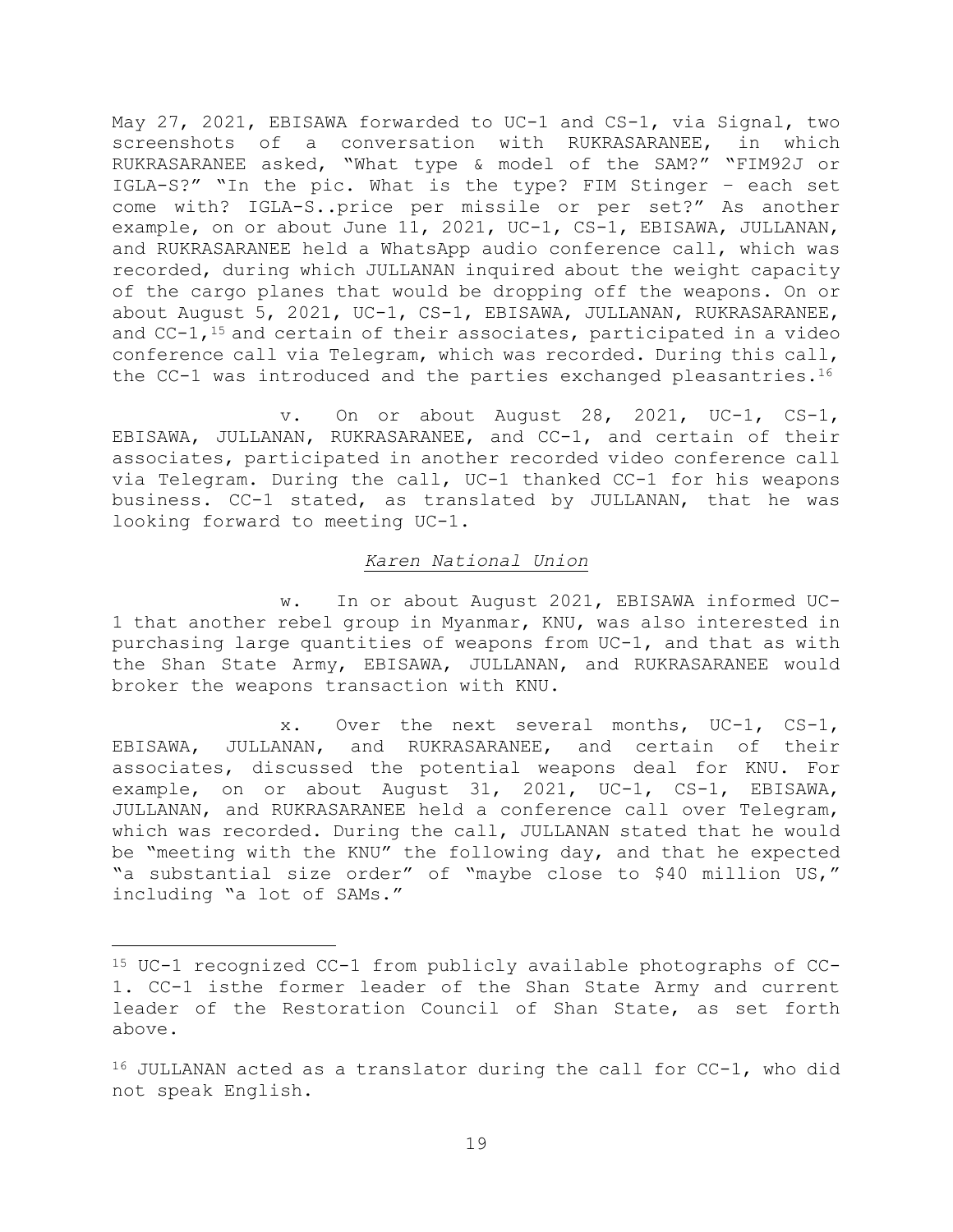y. Also on or about August 31, 2021, UC-1, CS-1, EBISAWA, JULLANAN, RUKRASARANEE and two individuals whom JULLANAN introduced as high-ranking KNU military officers ("CC-6" and "CC-7") held a videoconference over Telegram, which was recorded. JULLANAN also stated that the meeting had been "very successful" and KNU "want[ed] to place an order."

z. On or about September 29, 2021, in messages sent through Telegram, UC-1, CS-1, EBISAWA, JULLANAN, and RUKRASARANEE continued discussing KNU's potential weapons order. UC-1 sent the group a message with photographs of SAMs. JULLANAN responded, "Thank you for the photos. Are these the US Stinger?" and informed the group that JULLANAN had "already forwarded to"  $CC-6$ .

aa. On or about November 29, 2021, UC-1, CS-1, EBISAWA, JULLANAN, and RUKRASARANEE participated in a Telegram conference call, which was recorded, during which they discussed both the KNU and Shan State weapons deals, including the following:

i. UC-1 stated that through contacts in Iran, UC-1 had obtained U.S. military-grade weapons left behind at U.S. military bases in Afghanistan, including approximately 45-50 Stinger SAMs and other primarily U.S.-made weapons. JULLANAN stated that Shan State and KNU "prefer U.S.-made [SAMs and weapons generally] but also open to other models from other countries." EBISAWA, JULLANAN and RUKRASARANEE were all on the line during this portion of the call, as well as the other portions described below.

ii. EBISAWA asked about the "option for the KNU payment" in "sugar," a code word the chat participants had previously used to discuss heroin. Based on my training, experience, and participation in this investigation, I believe that EBISAWA was asking if KNU could make a portion of its weapons payment with heroin. UC-1 agreed, explaining that after receiving the weapons by cargo plane, the KNU could load the same plane with drugs, which would then be shipped to New York for distribution. UC-1 stated that the group on the conference call could share a fraction of the profits from the narcotics sales, which were expected to be substantial due to the market price of heroin in New York. JULLANAN" stated that he would ask the KNU leaders about "the sugar" (*i.e.*, heroin), "the salt" (a code word the chat participants had previously used to discuss methamphetamine), "or other products," that JULLANAN was "getting goosebumps just hear of the price difference," and that KNU should be able to provide "at the metric tons level." RUKRASARANEE stated the quality of the product is "good" and one "can't find better in this region."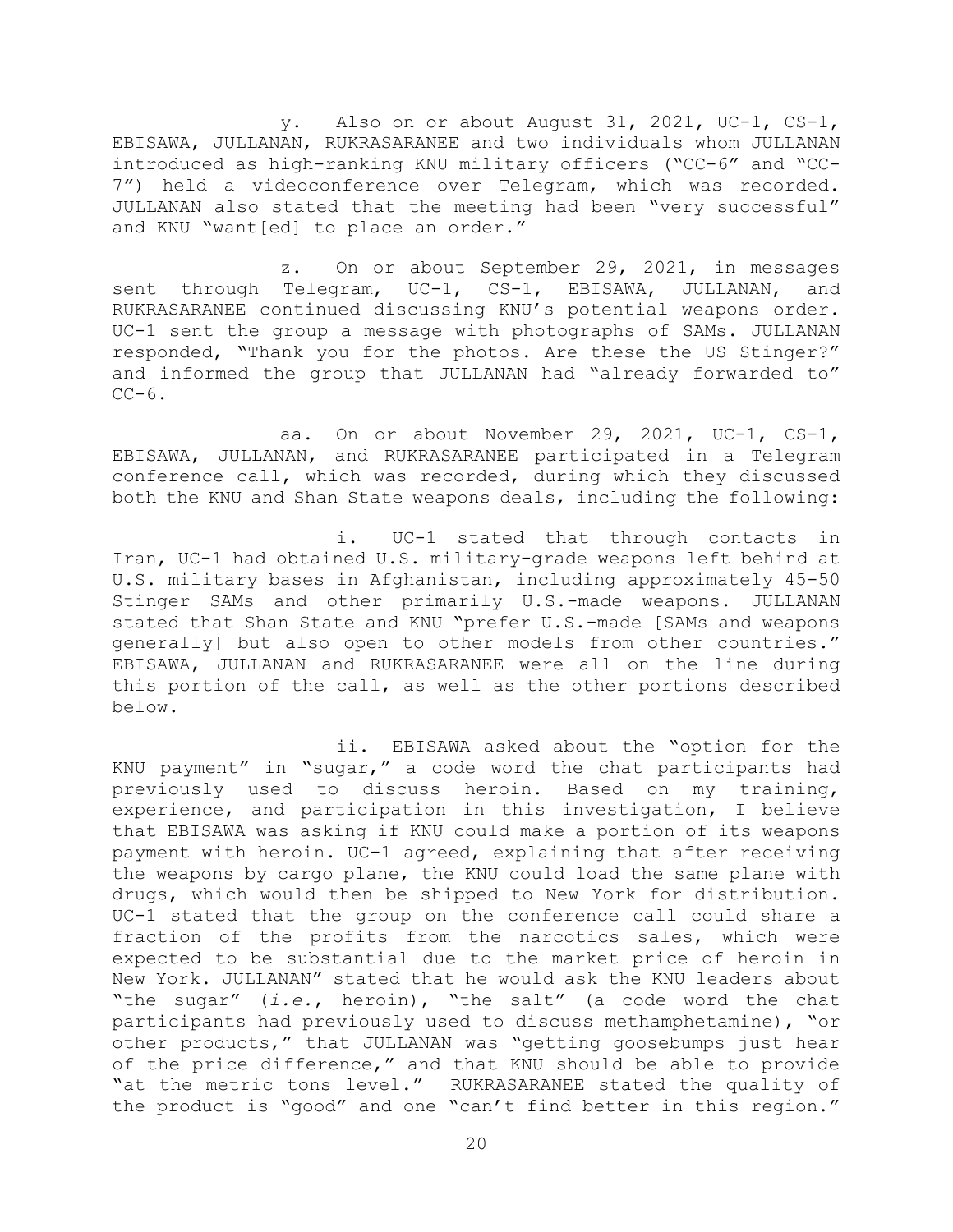UC-1 subsequently stated that UC-1 had "a couple of customers in New York" who would want to sample the product.

bb. On or about December 12, 2021, UC-1, JULLANAN, RUKRASARANEE, and CC-6 participated in a video conference call via Telegram. During this call, JULLANAN, who was together with CC-6 for the call, explained to the group that JULLANAN and CC-6 had just discussed a 20 percent deposit for the weapons; that CC-6 wanted to see the weapons prior to purchase; and that JULLANAN had asked CC-6 about the heroin and methamphetamine, and that CC-6 said he would get back to the group. CC-6 responded "ok" when UC-1 suggested that CC-6 provide "a few of them in advance" so that UC-1's customers could "test it" and "everything will be great here in the U.S." Based on my training, experience, and participation in this investigation, I believe that CC-6 agreed to provide a sample of the narcotics ("a few of them") so that UC-1 could confirm the quality of the drugs in anticipation of the weapons-for-drugs transaction.

#### **Money Laundering by EBISAWA**

cc. On or about October 14, 2021, EBISAWA participated in a WhatsApp call with UC-1, which was recorded. During the call, UC-1 informed EBISAWA that UC-1 was brokering a shipment of around 100 kilograms of narcotics from Mexico to Japan, and from Japan to another country, and that UC-1 needed to pay the Japan-based transporter approximately \$100,000 USD for this deal. UC-1 asked EBISAWA to receive UC-1's narcotics proceeds and pay the purported transporter in Japan, and also stated that EBISAWA would receive a commission. EBISAWA agreed but told UC-1 that he wanted to speak with his bank about the details.

dd. Over the course of the next several weeks, EBISAWA and UC-1 discussed the contours of the transaction over several recorded calls, during which EBISAWA agreed to pick up cash in New York, New York, and subsequently deliver cash in Japan to the purported narcotics transporter. On or about November 15, 2021, during a WhatsApp group chat with UC-1, EBISAWA, and an associate of EBISAWA who referred to himself as "Beam," "Beam" requested that UC-1 provide "the person's name & contact number who going to handover the cash to the my collection people." In response, UC-1 provided the contact information for a confidential source ("CS-3")<sup>17</sup> who was posing as an associate of UC-1 in New

<sup>17</sup> CS-3 was indicted on a federal narcotics offense in 2018 and is cooperating with law enforcement in the hope of receiving leniency at sentencing. Before working for law enforcement, CS-3 was convicted of two narcotics trafficking offenses. The information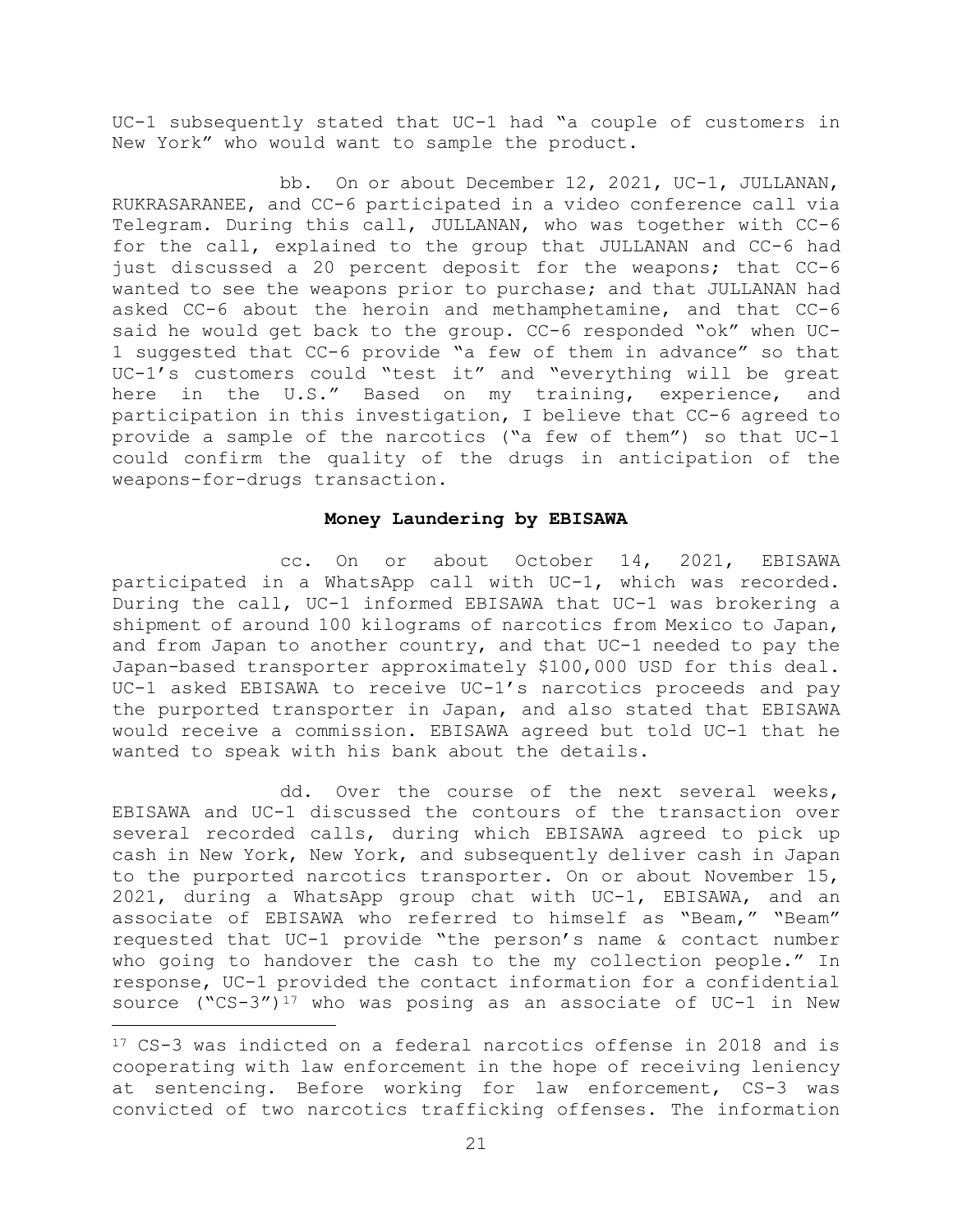York, and would deliver cash to EBISAWA's associate in New York. On or about November 18, 2021, UC-1 also provided EBISAWA the contact information for a confidential source ("CS-4") in Japan,  $18$ who was posing as UC-1's transporter.

ee. On or about November 20, 2021, CS-3, acting at the direction of law enforcement, received a phone call, which was recorded, from an individual who introduced himself as "Beam" and said he was provided CS-4's number by UC-1 for "getting the transaction of the \$100,000." On or about November 21 and 23, 2021, in subsequent WhatsApp messages between CS-3 and "Beam," CS-3 told "Beam" that he was in New York, New York, and agreed to deposit cash in "Beam's" bank accounts instead of delivering cash to "Beam's" associate in New York. "Beam" then provided CS-3 with U.S. bank account information for three accounts that "Beam" purported to control (the "Beam Accounts"). DEA agents thereafter transferred a total of \$100,000 USD, which first passed through a financial account in New York, New York, into the Beam Accounts. A short time later, CS-3 sent "Beam" a photograph of the wire transfer confirmation by WhatsApp messenger, and "Beam" subsequently confirmed receipt of funds.

ff. On or about November 29, 2021, CS-4, acting at the direction of law enforcement, received a phone call from EBISAWA, which was recorded, who informed CS-4 that EBISAWA was ready to deliver the money to CS-4. In subsequent text messages, EBISAWA and CS-4 arranged to meet at a particular train station in Tokyo later that day. At the meeting, which was surveilled by law enforcement agents, EBISAWA handed CS-4 a plastic bag later determined to contain approximately 9,850,000 in Japanese Yen (the equivalent of approximately \$84,913.79 USD). While in CS-4's presence, EBISAWA called UC-1 and handed the phone to CS-4 in order to provide confirmation that the transaction had occurred, and such communication was recorded. Based on my review of communications between EBISAWA and UC-1, in which they discussed EBISAWA retaining a portion of the \$100,000 USD as a commission

provided by CS-3 has been reliable and has been corroborated by independent evidence, including the communications described herein.

<sup>18</sup> CS-4 has been a paid informant for the DEA since approximately 2006. Before working for law enforcement, CS-4 overstayed his visa in the United States. The information provided by CS-4 has been reliable and has been corroborated by independent evidence, including the surveillance and seizure of purported narcotics proceeds described herein.

22